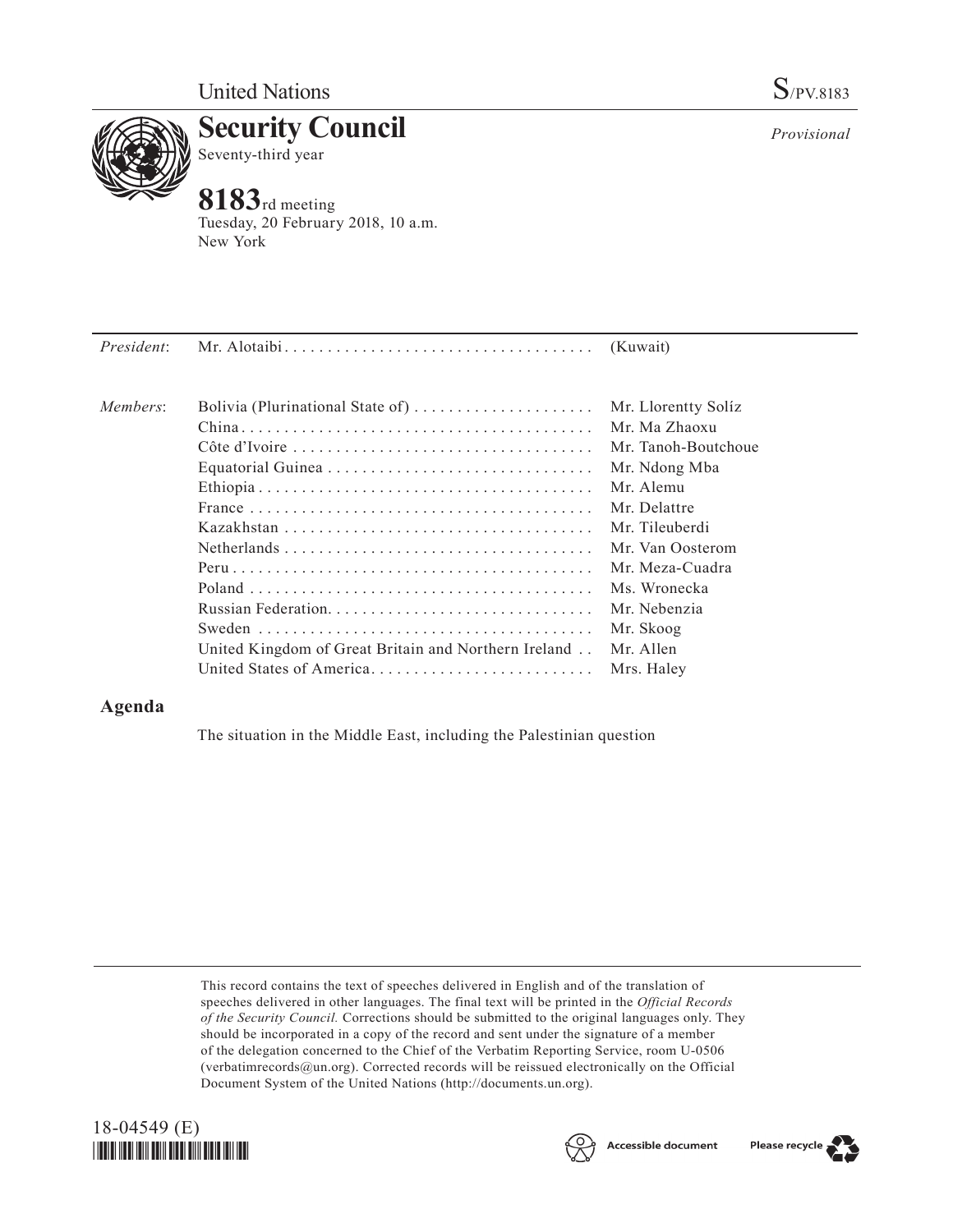*The meeting was called to order at 10.10 a.m.*

### **Tribute to the memory of His Excellency Ambassador Necton Darlington Mhura, Permanent Representative of the Republic of Malawi to the United Nations**

**The President** (*spoke in Arabic*): At the outset of this meeting, I should like, on behalf of the members of the Security Council, to express profound grief and sorrow at the passing of His Excellency Mr. Nector Darlington Mhura, Permanent Representative of Malawi to the United Nations. The members of the Council convey their deepest sympathy to the family of Ambassador Mhura and to the Government and the people of Malawi.

Today also marks the one-year anniversary of the passing of Ambassador Vitaly Churkin of the Russian Federation.

I now invite the members of the Council to stand and observe a minute of silence in tribute to the memory of Ambassador Mhura and in memory of the late Ambassador Churkin.

*The members of the Security Council observed a minute of silence.*

#### **Adoption of the agenda**

*The agenda was adopted.*

#### **The situation in the Middle East, including the Palestinian question**

**The President** (*spoke in Arabic*): In accordance with rule 37 of the Council's provisional rules of procedure, I invite the representative of Israel to participate in this meeting.

I propose that the Council invite the President of the Observer State of Palestine to participate in this meeting, in accordance with the provisional rules of procedure and the previous practice in this regard.

There being no objection, it is so decided.

On behalf of the Council, I welcome His Excellency Mr. Mahmoud Abbas, President of the Observer State of Palestine, and I request the Protocol Officer to escort him to a seat at the Council table.

*Mr. Mahmoud Abbas, President of the Observer State of Palestine, was escorted to a seat at the Council table.*

**The President** (*spoke in Arabic*): In accordance with rule 39 of the Council's provisional rules of procedure, I invite Mr. Nickolay Mladenov, Special Coordinator for the Middle East Peace Process and Personal Representative of the Secretary-General, to participate in this meeting.

The Security Council will now begin its consideration of the item on its agenda.

I wish to warmly welcome His Excellency Secretary-General António Guterres, to whom I now give the floor.

**The Secretary-General**: I have just returned from a visit to Kuwait, which generously hosted a conference on the reconstruction of Iraq and helped mobilize critical resources. The international community showed its gratitude to the Iraqi people for their courageous victory over Da'esh. The support is a vote of confidence in the Government and the people of Iraq. Kuwait, Mr. President, played a very important leadership role in that very successful meeting.

Unfortunately, positive developments in Iraq are an exception in the region. That context underscores the need for a political solution to the Israeli-Palestinian conflict, which has lasted for far too long. I am here to reiterate my full personal commitment, and the commitment of the United Nations to supporting the parties in their efforts to achieve a two-State solution — a solution of two democratic States, Israel and Palestine, living side by side in peace within secure and recognized borders; and a solution that addresses all final-status issues on the basis of relevant United Nations resolutions, international law and mutual agreements. There is no plan B.

Yet we must face today's sad reality. After decades of support, the global consensus for a two-State solution could be eroding. Obstacles on the ground have the potential to create an irreversible one-State reality. It is simply impossible to square the circle of a one-State reality with the legitimate national, historic and democratic aspirations of both Israelis and Palestinians.

At the same time, conditions for Palestinians in Gaza, which has been under the control of Hamas for a decade, are dire. Shortfalls in the funding of the United Nations Relief and Works Agency for Palestine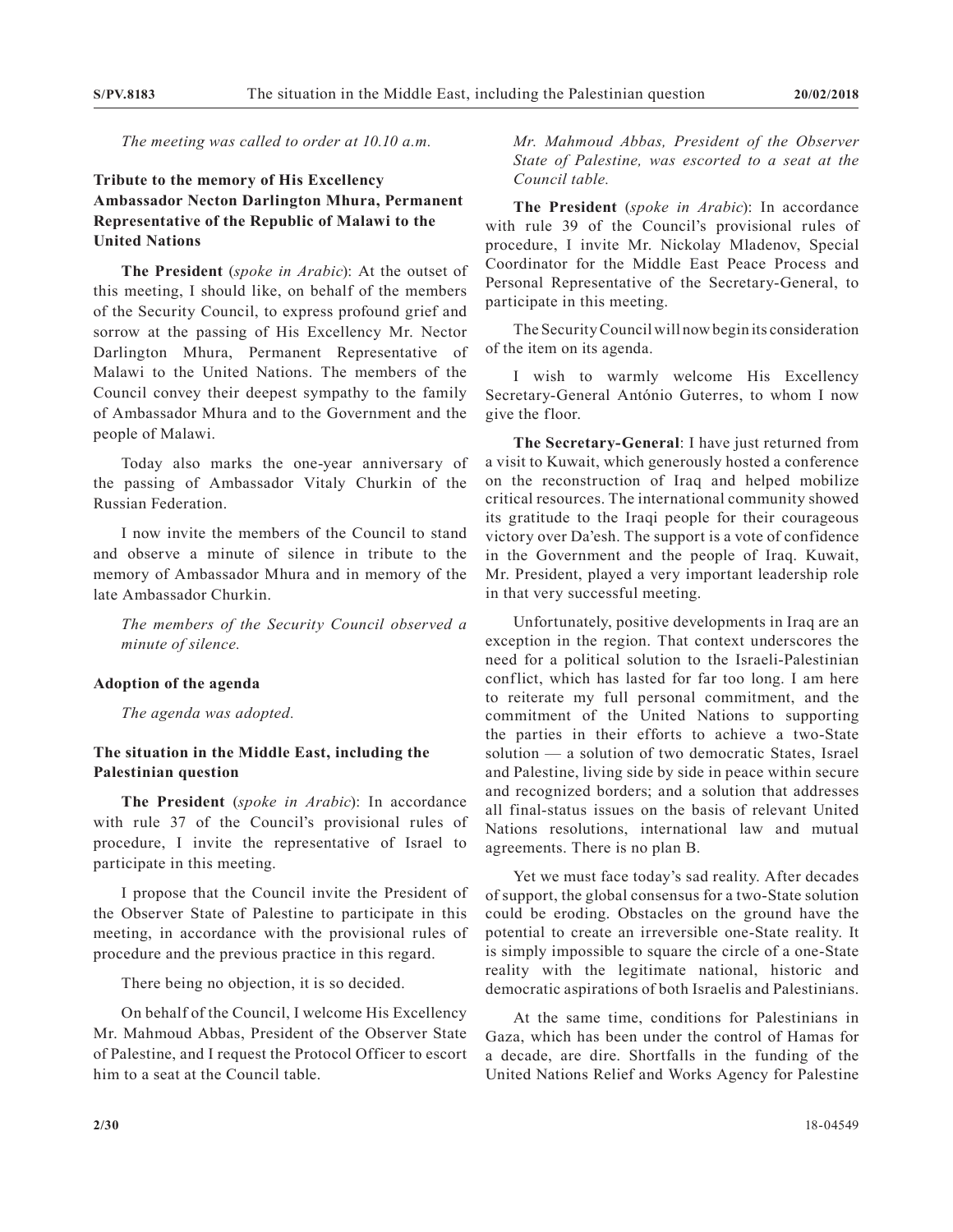Refugees in the Near East (UNRWA) are a matter of international concern. The human security, rights and dignity of 5 million Palestine refugees are at stake. So, too, is the stability of the region. I appeal to the international community to step up its generous support.

This is a time for dialogue, for reconciliation, for reason. At this moment of grave consequence, I appeal for effective concerted action by all parties. It is more important than ever.

Allow me now, Mr. President, to ask you to give the floor to the Special Coordinator for the Middle East Peace Process, Mr. Nickolay Mladenov, to deliver his monthly briefing to the Security Council on the situation in the Middle East.

**The President** (*spoke in Arabic*): I thank the Secretary-General for his briefing.

I now give the floor to Mr. Mladenov.

**Mr. Mladenov**: We meet this month as regional tensions are taking an increasingly perilous turn. Fighting in Syria is increasing, endangering de-escalation arrangements and regional stability, as well as undermining efforts for a political solution. Despite the positive news from Iraq and the defeat of Da'esh, much of the Middle East continues to be in the grips of an ongoing human tragedy of immense proportions.

Against that backdrop, and after over a century of hostilities, including 50 years of continued military occupation, Israelis and Palestinians are still no closer to peace. Many have lost hope that they will see it in their lifetimes. The enemies of peace are growing more confident by the day. They see every failure of the forces of moderation as a win for the forces of radicalization. They believe the political odds are turning in their favour. Day after day they are emboldened. Hindering peace are also those who push facts on the ground and who promote unilateral moves blocking the pathway back to the negotiating table.

None of that will bring us closer to resolving the conflict. None of it will respond to the inalienable right of the Palestinian people to statehood or the Israeli longing for security. It will only drive us farther down the road of confrontation, suffering and a one-State reality of perpetual occupation.

Last month the international community discussed key priorities to advance the goal of peace at the extraordinary ministerial meeting of the Ad Hoc Liaison Committee for the Coordination of International Assistance to Palestinians. At that meeting, I was encouraged by widespread, unequivocal messages reaffirming support for the two-State solution, in line with the relevant United Nations resolutions, and the need to resume meaningful negotiations over all final-status issues, including the status of Jerusalem. Participants also made a critical commitment to undertaking efforts to address the humanitarian crisis in Gaza, including support for projects focused on water, electricity and economic recovery.

My message to all was clear. First, we must clearly reaffirm that sustainable peace requires a two-State solution, which can be achieved only through a negotiated process. Israelis and Palestinians have defined the final-status issues and only they, together, can determine their resolution. Secondly, efforts must continue to seek implementation of concrete and transformative steps on the ground — including ending Israeli settlement expansion and advancing policy shifts, particularly in Area C — consistent with a transition to greater Palestinian civil authority, as called for in the 2016 report of the Middle East Quartet. Thirdly, the Palestinian Authority must continue to advance institution-building and service delivery to the Palestinian people and work towards bringing Gaza back under its control. Lastly, it is critical that any future peace proposal focus on the two-State solution and all final-status issues, as per prior agreements and relevant United Nations resolutions. Failure to do so could have dangerous repercussions.

Maintaining support for Palestine refugees is fundamental to the pursuit of peace and stability in the region. I reiterate my ongoing concern over the sizeable funding shortfall of the United Nations Relief and Works Agency for Palestine Refugees in the Near East (UNRWA), despite the welcome flexibility of some Member States in accelerating the disbursement of their funding commitments. In addition, the emergency appeals launched on 30 January seek to raise \$800 million for the West Bank and Gaza, as well as for the Syria regional crisis, to meet the essential needs of some 1.5 million highly vulnerable people. I encourage Member States to consider urgently providing new funding for UNRWA's critical requirements.

As the peace process falters and the gulf between the two sides widens, Palestinians and Israelis continue to suffer the violent consequences on the ground. Seven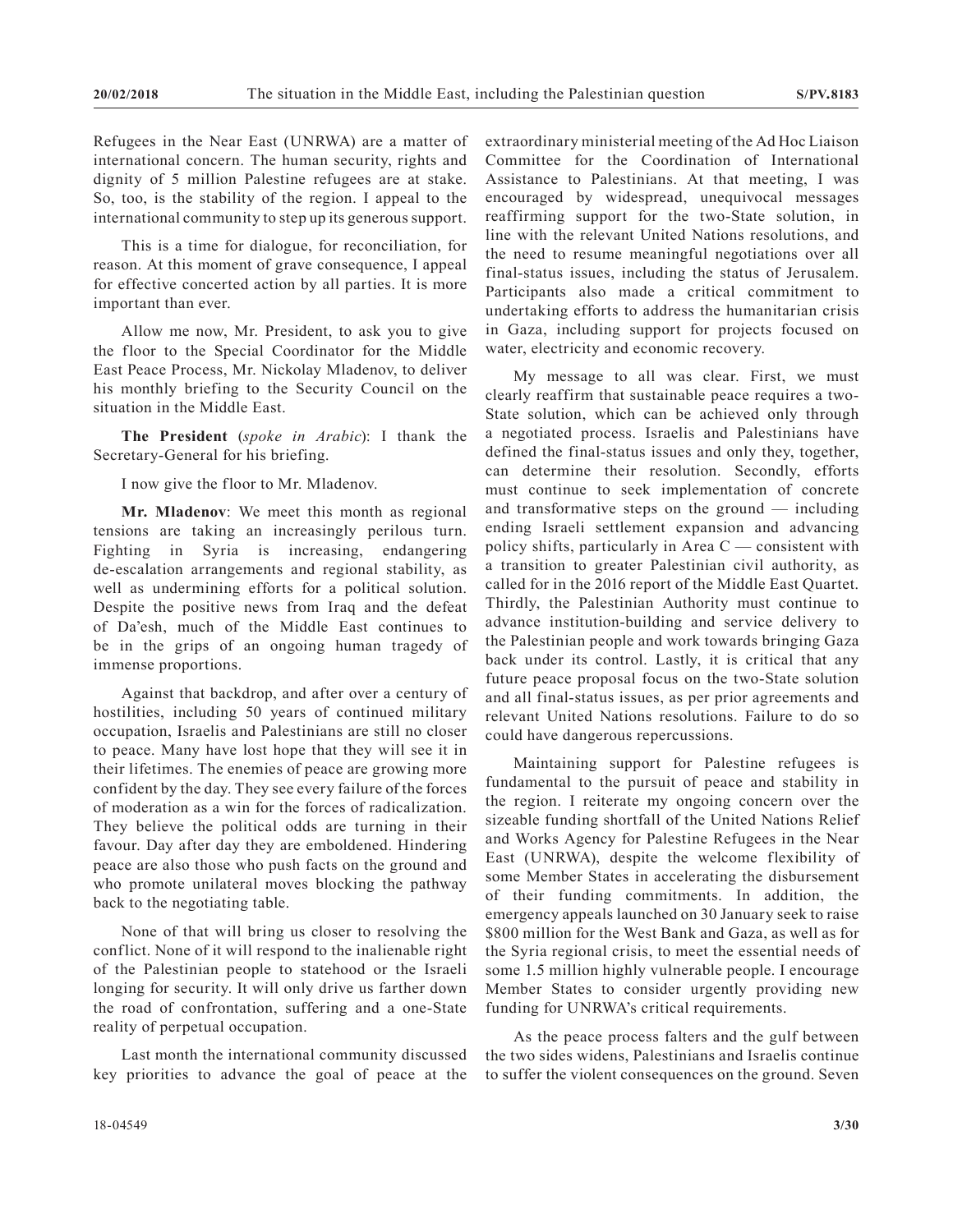Palestinians were killed by Israeli security forces in various incidents across the occupied Palestinian territory, and one Israeli civilian was stabbed and killed by a Palestinian in the West Bank. Three of the Palestinians killed died during violent clashes with Israeli security forces; one of them was a 16-year-old, shot near Ramallah. He was the fourth child killed in such circumstances since the beginning of the year.

I once again emphasize that the use of force must be calibrated and that lethal force should be used only as a last resort, with any resulting fatalities properly investigated by the authorities. I urge Israeli security forces to exercise maximum restraint in order to avoid casualties in such circumstances. I call upon all sides to reject violence, condemn terror, ensure accountability and work to reduce tensions.

In recent days we have also witnessed dangerous security incidents in and around Gaza. On 17 February, four Israeli soldiers were wounded by an improvised explosive device placed at the Gaza fence. This was followed by Israeli airstrikes on some 18 Hamas targets, while Palestinian militants fired two rockets into Israel — one causing damage to a house in the Sha'ar HaNegev Regional Council. Two Palestinian teens were killed by Israeli security forces while reportedly attempting to approach the fence. Prior to this latest flare-up, during the course of the past month three more rockets were fired towards Israel, with two Israeli retaliatory airstrikes, all without injuries.

I encourage the international community to join the United Nations in calling on militants in Gaza to refrain from such provocations and end the building of tunnels and the firing of rockets towards Israel. Such actions and the response they elicit only risk the lives of Palestinians and Israelis, undermine peace efforts and increase the likelihood of another devastating conflict. I also take this opportunity to note the need to resolve the matter of the missing Israeli soldiers and civilians who are being held in Gaza.

Two additional incidents highlight the risk of escalation and the need for continued Israeli-Palestinian security coordination. These were the discovery of 12 roadside bombs in the West Bank on 26 January and the foiled attempt on 4 February to smuggle, within a shipment of medical equipment, a dual-use component used to make explosives into Gaza. I also note that the trial of 17-year-old Palestinian girl Ahed Tamimi started on 13 February behind closed doors. She has

been detained on remand for two months to date. As stated in my last briefing (see S/PV.8167), the detention of a child must be used only as a measure of last resort and for the shortest possible time.

Throughout the reporting period, Israel's illegal settlement-related activities continued unabated. In response to last month's killing of a resident of the illegal Havat Gilad outpost, on 4 February, Israel approved the establishment of a new settlement to absorb its residents. I strongly denounce the expansion of the settlement enterprise as compensation for Israeli deaths. Settlement construction is not a morally appropriate way to respond to murder. On 12 February, Israel also advanced two settlement plans for some 85 housing units near Bethlehem. I reiterate the longstanding United Nations position that all settlementrelated activities are illegal under international law and a substantial obstacle to peace, and I call on Israel to seize and reverse such policies.

The demolition and seizure of Palestinian-owned structures also continued, with 31 structures affected, resulting in 33 Palestinians being displaced. Particularly concerning was the demolition of two donor-funded classrooms serving Palestinian children in the Bedouin community of Abu Nuwar. This is the sixth demolition or confiscation in the school since February 2016. Overall, according to the Office for the Coordination of Humanitarian Affairs, 44 schools in the occupied West Bank are currently at risk of demolition. I urge Israel to cease this practice.

I briefed the Council last week on the situation in Gaza. Month after month, we have raised the alarm about the humanitarian, economic and ecological calamity underway. It bears repeating that the situation is unsustainable. Continuing power cuts of up to 20 hours per day severely undermine the provision of basic services. Without additional immediate fuel deliveries, the situation could deteriorate, with dramatic consequences. I reiterate the Secretary-General's appreciation to the United Arab Emirates and the State of Qatar for their support in dealing with the emergency. Their immediate response to our appeal has helped stave off a further deterioration.

I am encouraged by the trilateral meeting I had last week with Palestinian Prime Minister Hamdallah and Israel's Coordinator of Government Activities in the Territories, Major General Mordechai, in which we focused on the humanitarian problems in Gaza. Both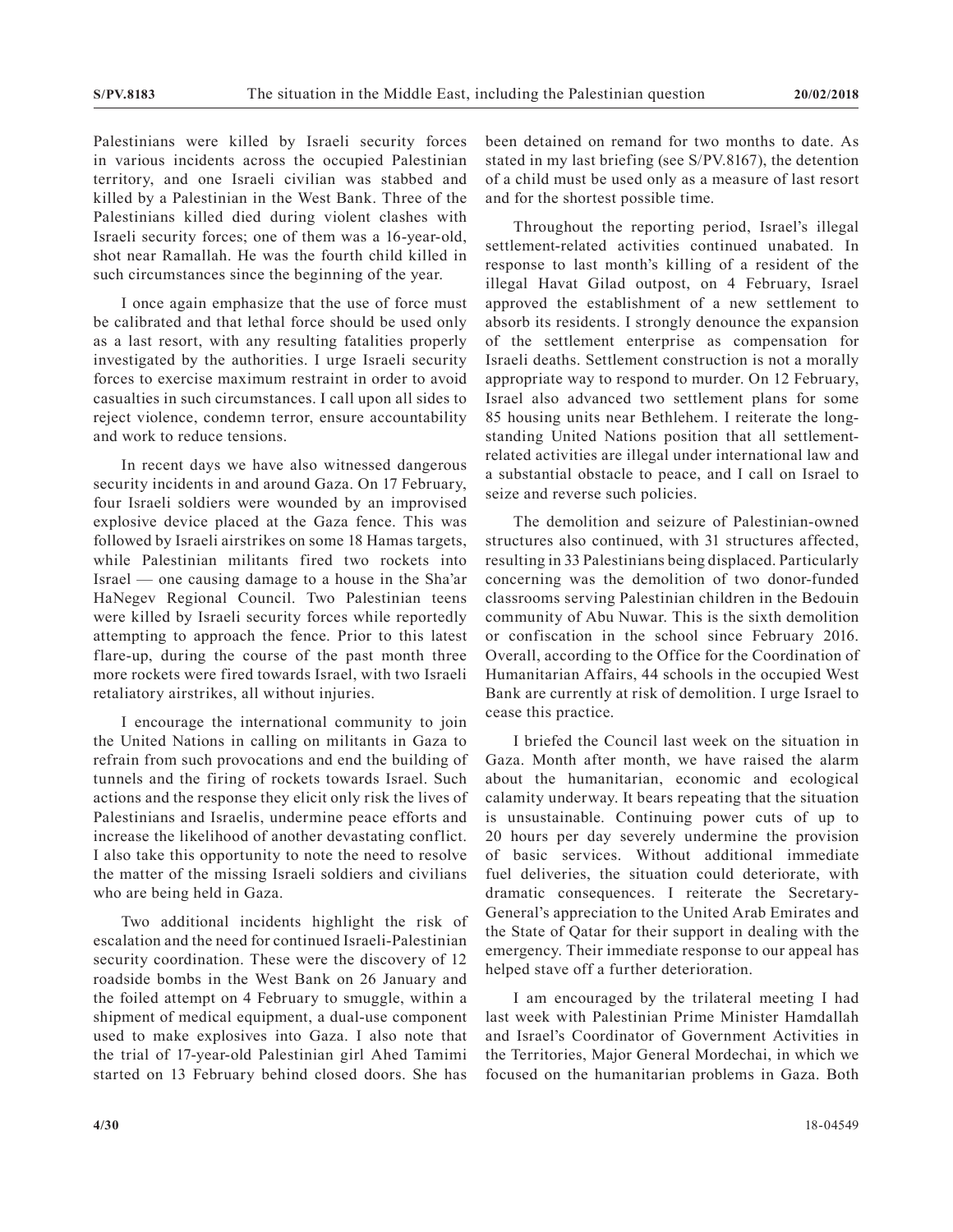sides reaffirmed their commitment to the temporary Gaza Reconstruction Mechanism and agreed that there is a need for a joint review to improve its functionality, transparency and predictability.

As the humanitarian crisis in Gaza escalates, the implementation of the Egyptian-brokered intra-Palestinian agreement has stalled. Absent immediate steps to address the humanitarian crisis and to revive the economy, we will face a total institutional and economic collapse in Gaza. This is not an alarmist prediction; it is a fact. I welcome the proposal of the Palestinian Government to incorporate into its 2018 budget some 20,000 civil service employees in Gaza. A positive outcome, however, is contingent, inter alia, upon the collection of taxes, the payment of salaries, the return of Government administration and, ultimately, security control of Gaza. I urge all sides to intensify their engagement and to move forward in this process.

For a decade, 2 million people have lived under the full control of Hamas, with crippling Israeli closures and movement and access restrictions. Throughout this period, the international community has provided aid and humanitarian assistance to alleviate the suffering and to rebuild what was destroyed in three devastating conflicts. It is time to break this cycle. It is time to return Gaza to the control of the legitimate Palestinian Authority, for there can be no Palestinian State without Palestinian unity. Those who stand in the way of reconciliation hurt the Palestinian national cause, and the price will be paid by generations of ordinary people.

The security situation in the Golan is also a growing concern. A worrying escalation occurred on 10 February, when the Israel Defense Forces destroyed what they identified as an Iranian unmanned aerial vehicle, which had reportedly entered its airspace from Syria. Shortly thereafter, Israeli aircraft targeted a Syrian airbase. During the attack, one Israeli jet was hit, injuring two pilots, which further prompted Israel to attack what it described as "12 military objectives" inside Syria. I urge all sides to work towards easing tensions in that highly volatile area.

I now turn briefly to Lebanon. Heightened rhetoric was exchanged between Israel and Lebanon over disputed maritime areas. The United Nations continues to call on the sides to act responsibly, avoid security risks and explore with the support of the United Nations ways to resolve the issue. Preparations continue for May parliamentary elections in Lebanon and for the upcoming second Rome conference and the Cedre conference to support the security sector and economy, respectively on 15 March and 5 April. While the situation was generally quiet in the area of operations of the United Nations Interim Force in Lebanon, and despite heightened rhetoric concerning proposed construction by the Israeli Defense Forces in so-called reservation areas in Lebanon south of the Blue Line, construction began in non-reservation areas on 7 February with no incidents reported.

In conclusion, and to return to the Israeli-Palestinian conflict, I would like to reiterate that we in the international community must continue advocating for substantial changes to Israeli policy on the situation in the West Bank, including a halt to settlement construction, the demolition of structures and the prevention of Palestinian development in Area C. On Gaza, we must work collectively to alleviate the humanitarian disaster and provide full support to Egypt's reconciliation efforts. Our support to UNRWA also remains vital. I also hope that we will be able to look beyond the closed, dark negotiation rooms, currently empty of diplomats and politicians, to see that there are Israeli and Palestinian advocates for peace working tirelessly to promote change — civil-society organizations, youth and women's groups and religious and community leaders, which all have a critical role to play and must be supported and allowed to express their views freely. We rarely discuss their role and we do not speak often enough of the challenges they face, but their efforts must be recognized and supported.

In this Chamber we have often spoken of the need for leadership on both sides if we are to reach a deal — a compromise, through negotiations — that will enable the Israelis and Palestinians to separate and be masters of their own fates. But they would not be negotiations between equals, for one side is under military occupation. Its leadership has committed to working for a peaceful solution to the conflict through negotiations. I urge the international community not to give up on support for the moderate Palestinian leadership or for building up the institutions that will increase the chances of success. Our window of opportunity is closing, and if we do not seize it quickly, the Israeli-Palestinian conflict will be engulfed in the whirlwind of religious radicalization that continues to roil the region.

**The President** (*spoke in Arabic*): I thank Mr. Mladenov for his briefing.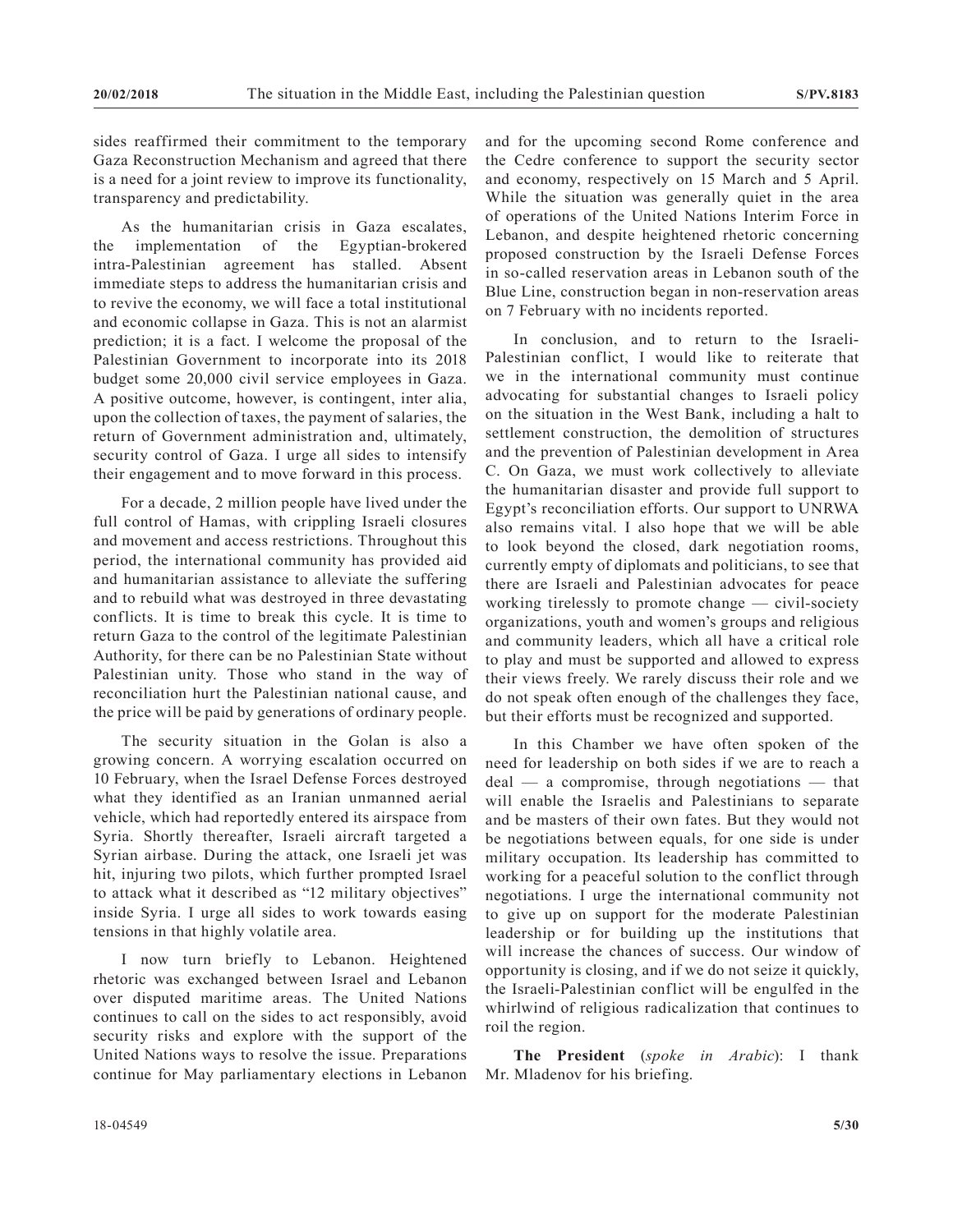I now give the floor to President Abbas.

**President Abbas** (*spoke in Arabic*): Seventy years have passed since Palestine's Nakba took place and resulted in 6 million Palestinian refugees who continue to suffer from the cruelty of their exile and loss of human security and to wander the world after losing their peaceful, stable lives in their towns and villages. They are part of the 13 million Palestinians whose country has not yet been recognized as a full State Member of the United Nations, despite numerous international resolutions affirming their right to selfdetermination and to statehood in their national lands.

We are the heirs of the Canaanites who lived in Palestine more than 5,000 years ago and whose descendants have remained there to this day. Our great people remain rooted in their land. The Palestinian people have built their own cities and homeland and made contributions to humankind and civilization that the whole world has witnessed. They have established institutions, schools, hospitals, cultural institutions, theatres, libraries, publishing houses, newspapers, economic institutions, businesses and banks with wide regional and international influence. All of that existed before and after the Balfour Declaration, issued by the British Government in 1917, according to which people who had no ownership in Palestine gave it away to people who had no right to it. The British Government bears responsibility for the disastrous consequences inflicted on our Palestinian people as a result of the Declaration.

Since then, and despite the fact that our people have remained under occupation, they have continued their journey, building and developing their country after the establishment of the Palestinian Authority in 1994. Their national institutions are recognized by international bodies for their merit and their work, which is founded on the principles of the rule of law, transparency and accountability, and the empowerment of women and young people in an environment of tolerance, cultural coexistence and non-discrimination. We have continued to strive to unite our people and our land, and to ensure that we are ruled by a single authority with a single body of law and united armed forces, and we are determined to ensure that we convene parliamentary and presidential elections.

Our belief is deeply rooted and our position on the use of arms of any kind is clear. Not only do we call for all nuclear weapons to be dismantled, we are also opposed to conventional weapons, which have caused such terrible destruction in many States in our region and all over the world. That is why we are committed to fostering a culture of peace, rejecting violence, pursuing sustainable development and building schools, hospitals, industrial zones, farms and technological production rather than establishing arms factories and buying tanks and fighter jets. We want our people to be able to live in freedom and dignity, far from wars and destruction. For the price of one tank we can build a school and provide protection for a generation. For the price of one fighter jet we can build a hospital and provide health protection for a generation much better than all weapons, conventional or otherwise.

What we really want for our people is a life of freedom and dignity, far from wars and destruction and from terrorism and extremism, which we are working relentlessly to combat all over the globe. Because of this, we signed 83 security agreements with 83 States around the world, including the United States, Russia and other countries of Europe and elsewhere. We have only one goal in signing these agreements, and that is fighting terrorism regardless of its grounds or origin.

Why are we here today? After a long journey and tremendous efforts to establish a political path based on negotiations that could lead to a comprehensive and just peace, we participated, as everyone knows, in the Madrid Conference in 1991 and signed the Oslo Accords in 1993. We were alone there with the Israelis and the Norwegians. The Oslo Accords affirmed the importance of arriving at a settlement of final-status issues before 1999. Unfortunately, that has not yet come to pass. We must therefore ask why it has still not been achieved although it is stipulated in the Accords.

Despite this, we have persisted in our efforts to achieve peace. We engaged in dialogue at Wye River and Camp David. We participated in the Annapolis Conference. We held talks with the former Israeli Prime Minister Ehud Olmert for eight months. We met with Prime Minister Netanyahu in the presence of the former United States Secretary of State Hillary Clinton and George Mitchell. We also accepted President Putin's invitation to meet with Mr. Netanyahu in Moscow, but he has regrettably evaded participating in such a meeting. We further engaged in all earnest with former Secretary of State John Kerry, but the Israeli Government's intransigence resulted in the failure of all of those efforts. After that, how can it be said that it is we who reject negotiations? We have never refused any invitation to participate in negotiations. We believe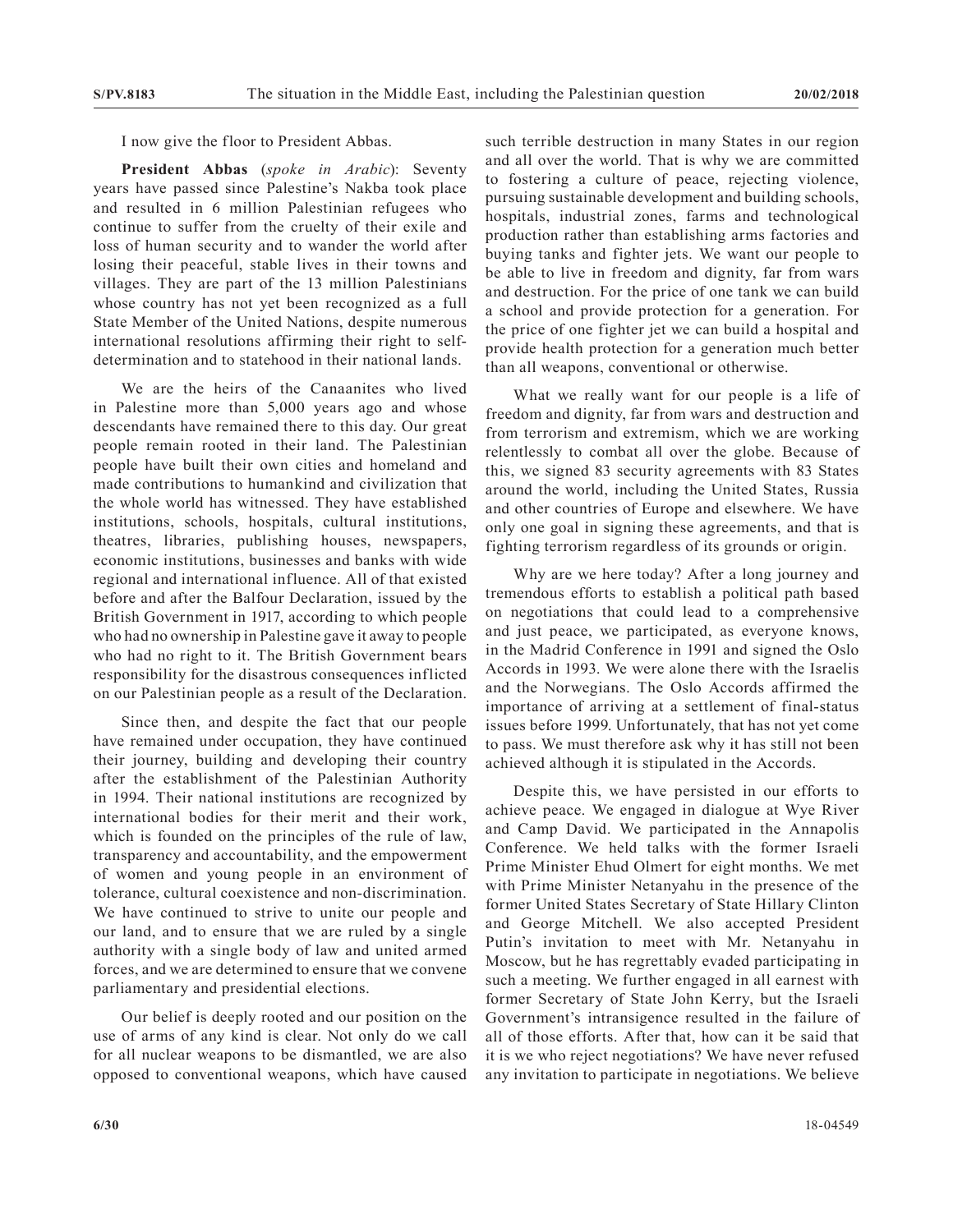that negotiations are the only path towards peace. How then could we reject them? Believe me, that it is untrue.

Confronted with deadlock, we have neither given up nor lost hope. We have come to the United Nations believing in the purposes and principles of the Charter of the United Nations, which affirm, inter alia, the inadmissibility of the acquisition of territory by force, as well as a people's right to self-determination. Article 40 and 41 reaffirm that. Nobody has held Israel accountable for occupying our territories in 1948. The Charter affirms the right of people to selfdetermination, which is among the issues the Council will address tomorrow. We continue to engage with all of its bodies in our quest to end the occupation of our land and people. Yet, in spite of all of that, the United Nations has failed to implement its relevant resolutions to date. Is that possible? Is it logical that despite the adoption of 705 General Assembly resolutions since 1948 and 86 Security Council resolutions in our favour, none of them have been implemented? Where are those resolutions that the Council has adopted? There are 86 Security Council resolutions, with no result whatsoever.

Is it logical for Israel to neglect its obligation to implement General Assembly resolutions 181 (II) and 194 (III)? As members of the Council may recall, those two resolutions were sine qua non for Israel to be accepted to the United Nations. Moshe Sharett wrote a letter indicating that he was ready to implement them. Owing to that commitment, Israel was accepted at the United Nations. However, up to this very day, those two resolutions have yet to be implemented.

Israel is acting as a State above the law. It has transformed the occupation from a temporary situation, as per international law, into a situation of a permanent colonization of territories that it has occupied since 1967. It was supposed to be temporary; however, it has become permanent. It colonized all the areas that it wanted, including Jerusalem, which the Council considers an occupied territory. How can that happen? Israel has shut all doors on the two-State solution on the basis of the 1967 borders. Here, we reaffirm, as we have done in the past, that our problem is not with the followers of Judaism. Judaism is a monotheistic religion, as are Christianity and Islam. Our problem is only with the occupiers of our land and those denying our independence and freedom, regardless of their religion.

We met with the President of the United States, Mr. Donald Trump, four times in 2017. We expressed our absolute readiness to reach a historic peace agreement. We repeatedly reaffirmed our position, in accordance with international law, relevant United Nations resolutions and the two-State solution on the basis of the 1967 borders. Yet that Administration has not clarified its position. Is it for the two-State solution or the one-State solution?

Subsequently, in a dangerous and unprecedented manner, the United States Administration made an unlawful decision, which was rejected by the international community, that resulted in taking the issue of Jerusalem off the table, without reason. It decided to recognize the city of Jerusalem as the capital of Israel and transfer its Embassy there. It did so ignoring that East Jerusalem is part of Palestinian territory. It has been occupied since 1967, and it is our capital, which we wish to be a city that is open to all the faithful of the monotheistic religions, especially Christianity, Judaism and Islam.

It is also strange that the United States still includes the Palestine Liberation Organization on its terrorist list and imposes restrictions on the work of our Mission in Washington, D.C., under the pretext of congressional decisions since 1987. Despite our bilateral relations with the United States, including assistance, visits and broad relations, we come to discover that the United States Congress believes we are terrorists. If the Congress believes we are terrorists, how is it that the Administration has relations with us? How is it visiting us? How is it providing assistance to us? How can it help terrorists?

Most recently, the United States has decided to punish Palestinian refugees by reducing its contributions to the United Nations Relief and Works Agency for Palestine Refugees in the Near East, in spite of the facts that it supported the Agency's establishment and that it endorsed the Arab Peace Initiative, which calls for a just and agreed solution for the plight of the refugees, in accordance with General Assembly resolution 194 (III).

The United States has contradicted itself. It has contradicted its own commitments and violated international law and relevant resolutions with its decision regarding Jerusalem. No country alone can resolve a regional or international conflict without the participation of other international partners. Therefore, it is our view and position that in order to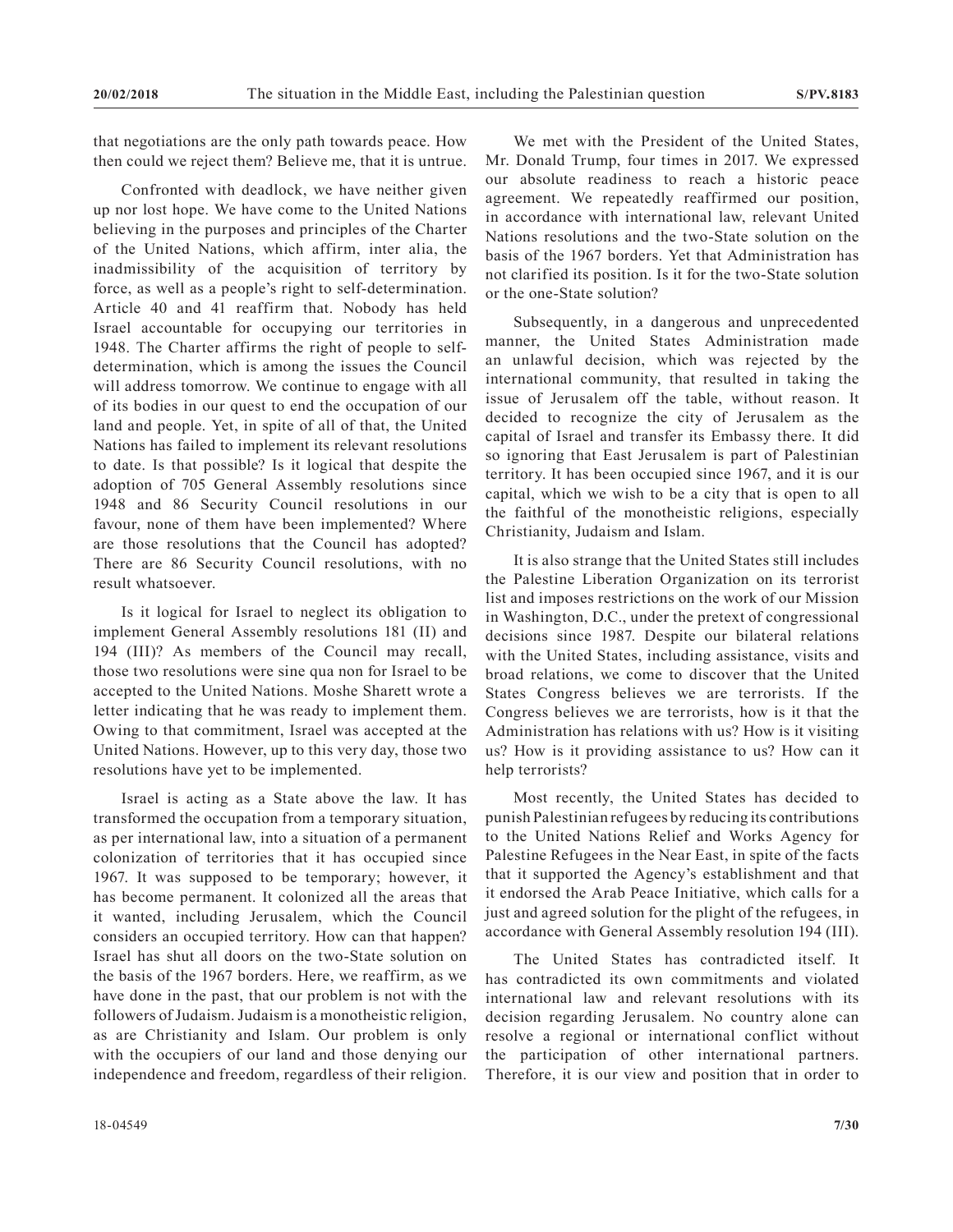solve the Palestinian question it is essential to establish a multilateral international mechanism that emanates from an international conference and is in line with international law and relevant resolutions.

Faced with Israel's policies and practices in violation of international law and its non-compliance and non-implementation of agreements signed, the Palestinian Central Council — the highest Palestinian parliamentary body — decided several weeks ago to re-evaluate the relationship with Israel. Indeed, we will review the relationship, given that we have become an Authority without authority and the occupation has come at a great cost. We are even working for the occupation as its employees. We say that Israel must uphold its obligations as an occupying Power.

We do not oppose Israel shouldering its responsibility in the West Bank and Gaza because the situation is unbearable and unacceptable. In spite of that, before the Council I reaffirm our commitment to maintaining our institutions and achievements, which we have carried out on the ground in Palestine and in the international arena, thanks to the assistance of those present. We are determined to remain committed to the political, diplomatic and legal path, rejecting all violence and through political negotiations which we have never rejected. We will continue to extend our hands to make peace and work to end the Israeli occupation, based on the two-State solution along 1967 borders — two States recognized by the international community — pursuant to the relevant resolutions.

We want to realize our national aspirations, but at the same time we will continue to oppose any attempt from any side to impose solutions undermining that legitimacy. We will reject with all our capabilities any solution that violates that legitimacy. We have been granted the status of non-member observer State by the General Assembly, based upon which we have become State party to 105 international institutions, organizations and treaties. We have been recognized by 138 States. All of that has further strengthened the status of the State of Palestine, which continues to seek other recognition by the remaining States in the world, including States Members on the Council that have yet to recognize the State of Palestine despite the fact that the recognition of the State of Palestine does not negate negotiations. Recognition does not run contrary to negotiations, but rather promotes them. I therefore call on members that have yet to recognize the State of Palestine to do so. In the future, we will intensify

our work to achieve admission as a full Member to the United Nations. We came to the Council once with that proposition and were rejected. We will come again and ensure international protection for our people. We will come to the Council and appeal for international protection for our people.

The situation is no longer tolerable. Members have listened to the Special Coordinator's briefing and we hope that they will support our efforts to secure the rights of 13 million Palestinians yearning for an independent homeland, just like every people in the world, and for their State to assume its rightful place within the international community. I say 13 million Palestinians, and others say that that is not true. But we are 13 million Palestinians whether we live within Palestine or in other countries.

I have come here before the Council in the middle of the deadlock in the peace process caused by the decision of the United States regarding Jerusalem, Israel's ongoing illegal settlement activities, its failure to respect signed agreements and its violation of the relevant Security Council resolutions, the latest of which is resolution 2334 (2016). We are here because of the Palestinians' desire to continue working constructively and courageously. We have the full courage to say yes and the full courage to say no, based on international law and our interests. We are here to build a culture of peace, reject violence, save the principle of two-States, obtain security and stability for all, restore hope to our people and the peoples of the region, and find a way out of the impasse which we face. We believe in comprehensive, lasting and just peace that is a strategic choice for the sake of future generations in our region, Palestinians and Israelis. I will therefore inform the Council about our plan.

First, we call for the convening of an international peace conference by mid-2018, predicated upon international law and the relevant United Nations resolutions, with broad international participation, including the two parties concerned and regional and international stakeholders, foremost among them the permanent members of the Security Council and the Quartet in the same framework as the Paris conference for peace in the Middle East and the conference to be held in Moscow in line with resolution 1850 (2009). We have accordingly called for the convening of an international peace conference. The conference in Paris was attended by representatives of 74 States.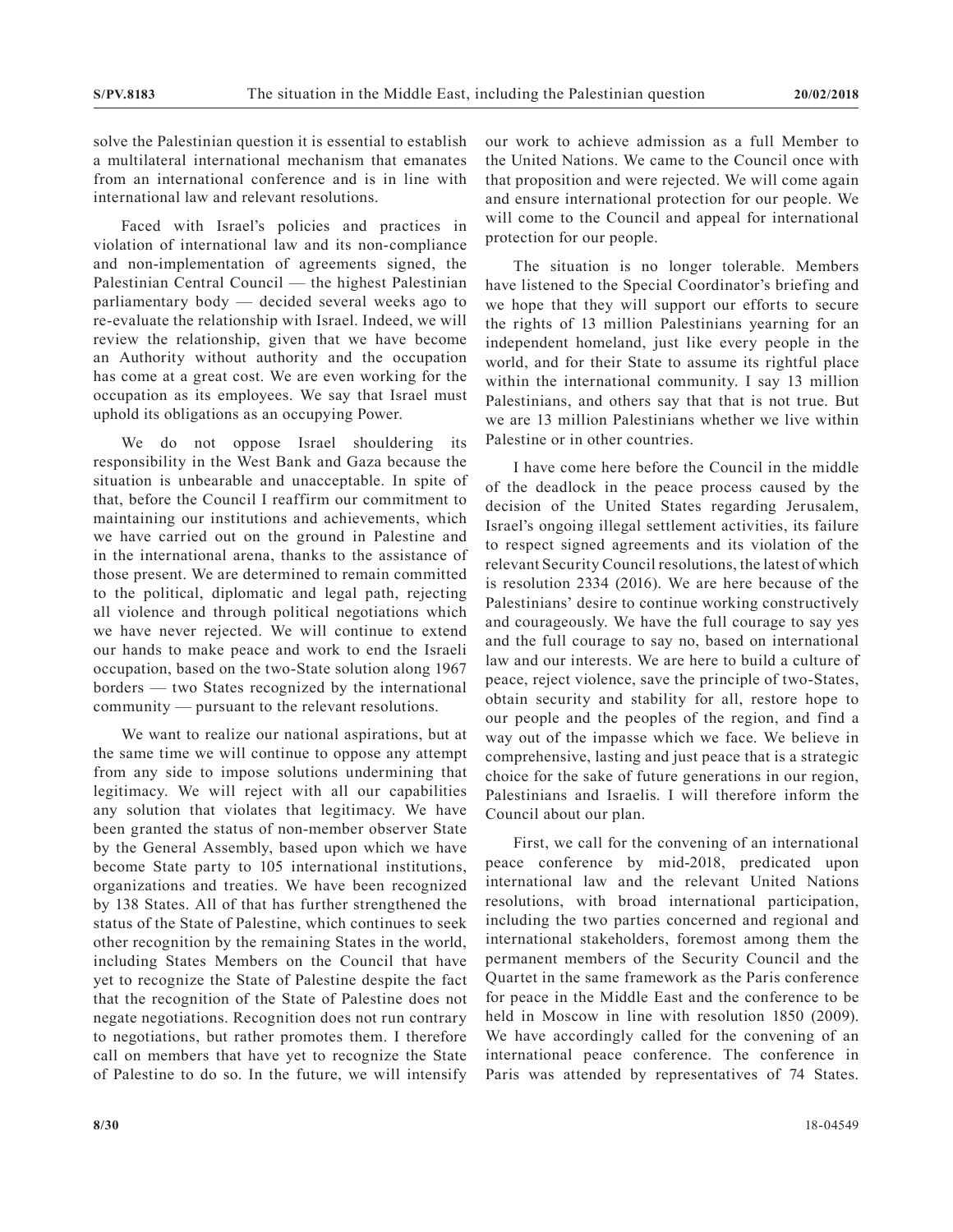The outcome of the proposed conference should be as follows.

First, during its initial phase, it should result in the admission of the State of Palestine as a full Member to the United Nations, and that is what we deserve. Does not everyone here believe that we deserve to become a full Member? Why not? We call on the Security Council to realize that goal. We will come to the Council in line with General Assembly resolution 67/19 of 29 November 2012, adopted by 138 votes in favour to 9 votes against, which supported our non-member observer status and guaranteed international protection for our people based on the 1967 borders and the exchange of recognition between the State of Palestine and the State of Israel along the 1967 borders.

During its second phase, it should result in the establishment of an international multilateral mechanism that will facilitate negotiations between the two parties to resolve all permanent status issues as defined by the Oslo Accords, including the issues of Jerusalem, borders, security, settlements, refugees, water and prisoners, which are to be resolved through an agreement by both parties. Negotiations leading up to that mechanism must be based on international law and the relevant United Nations resolutions, and their outcome must be implemented within a corresponding time frame with assurances for that implementation. Negotiations are to be defined by a timeline at the end of which the agreement must be implemented. That is the only way to resolve this long-standing conflict in the Middle East.

Secondly, during negotiations all parties must refrain from unilateral actions, in particular any that would prejudice the outcome of final-status negotiations, as set forth in the Oslo Accords of 1993. The Oslo Accords stipulate that all parties must refrain from unilateral actions, and, above all, any solution must be based on the cessation of settlement activities in territory occupied since 1967, including East Jerusalem, and the suspension of the decision concerning Jerusalem and the transfer of the United States embassy there, as that hinders negotiations. The relevant Security Council resolutions, in particular resolutions 476 (1980) and 478 (1980), must be respected. At the same time, the State of Palestine would refrain from joining other organizations, as we have already committed ourselves to 22 international organizations out of 500 organizations and treaties. We have committed and we continue to be committed, although

unfortunately the United States Administration did not fulfil its commitment.

Thirdly, the Arab Peace Initiative must be implemented, as adopted from A to Z, and not from Z to A. According to the Initiative, the Palestinian question must be resolved first, before regional issues. That was affirmed by the Initiative and all Arabs and Muslims who have adopted it. When the Initiative is implemented and the State of Palestine is recognized within the 1967 borders and the problem is resolved, all Arabs and Muslims will be ready to recognize the State of Israel — all Arabs and Muslims. All 57 Arab and Muslim countries will recognize the State of Israel and normalize relations with it, as stipulated in several Arab summit agreements. In that regard, we reiterate the terms of reference for any upcoming negotiations, including, first, respect for international law.

We are a State, but that has not yet been recognized. Nevertheless, we affirm respect for international law and relevant resolutions. First, all resolutions must be respected, including resolutions 242 (1967), 338 (1973), through to resolution 2334 (2016), and the Arab Peace Initiative, along with signed agreements. Secondly, we affirm the preservation of the principle of the two-State solution, with East Jerusalem as the capital of the State of Palestine, living side by side with the State of Israel in peace and security on the basis of 4 June 1967 borders. We reject partial solutions and a State that has provisional borders. Thirdly, we call for the acceptance of minimal land swaps that are equal in value and size in accordance with an agreement between the two parties. Fourthly, East Jerusalem is the capital of the State of Palestine, open to the members of the three religions: Judaism, Christianity and Islam. Fifthly, we must ensure the security of the two States, without undermining their independence and sovereignty, by the presence on the borders of a third party to protect Israel and Palestine. Sovereignty is key and cannot be preserved by hegemony and control. Sixthly, there must be a just and agreed upon solution for Palestine refugees on the basis of resolution 194 (III) and in accordance with the Arab Peace Initiative. Pending a just solution for the refugees' issue, there must be ongoing international commitment and support for the United Nations Relief and Works Agency for Palestine Refugees in the Near East (UNRWA). Who will take care of the 6 million educated refugees if assistance for them is halted? If assistance is stopped, they will become terrorists or refugees in Europe. That is the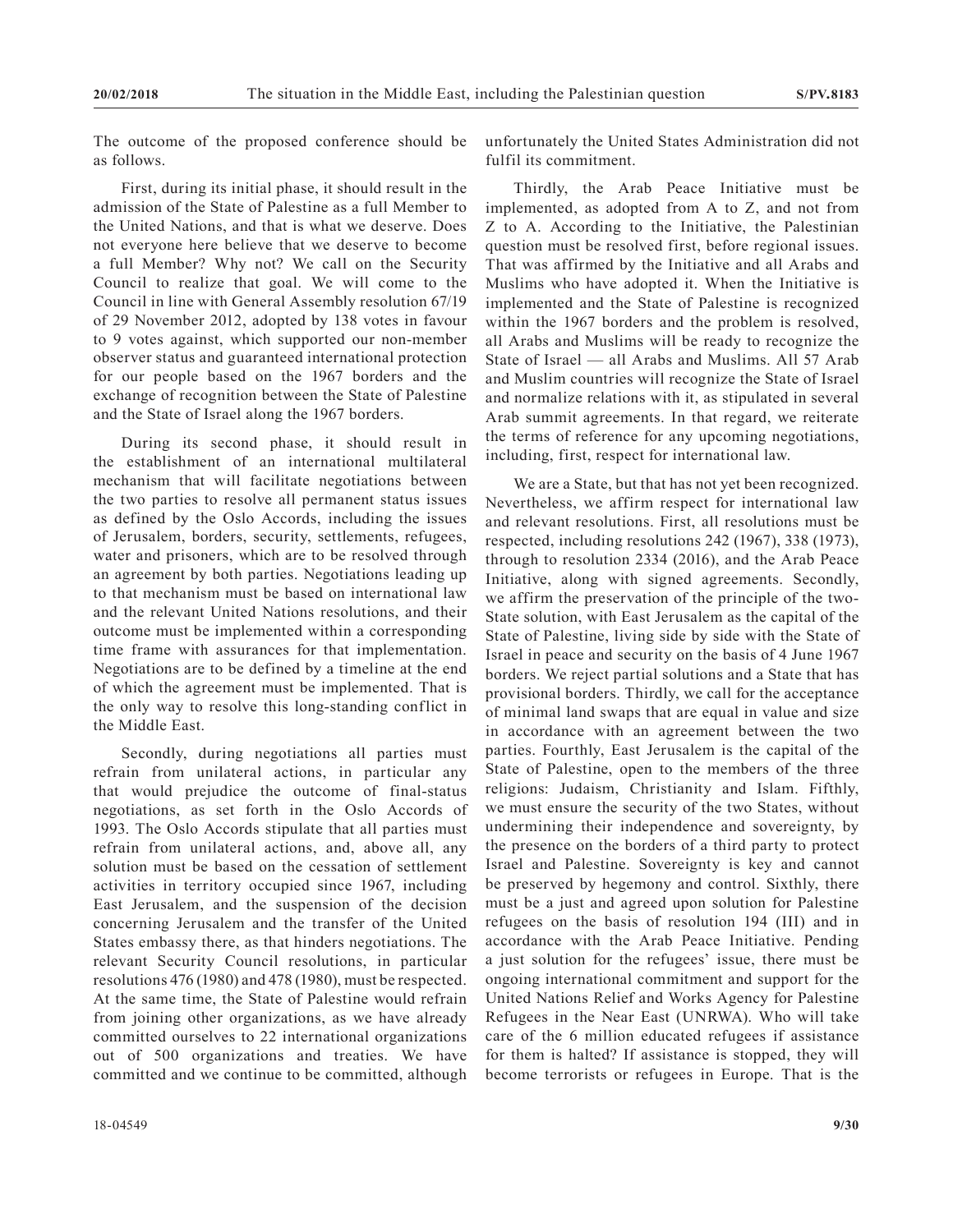alternative unless the Council continues to support UNWRA until the crisis ends.

We stand ready to embark on the longest journey to the farthest places in the world in order to enjoy our rights but we will not move one inch if we are asked to forsake those rights. We will present any agreement reached with Israel to a general referendum among our people so as to respect democracy and strengthen legitimacy. We believe we are a democratic and civilized people. Therefore we will call a general referendum.

We knocked on your door today, Mr. President, as you preside over the highest international body entrusted with the maintenance of international peace and security. We have presented our vision for peace. It is hoped that it will be received with wisdom and justice. We are ready to begin negotiations immediately in order to achieve the freedom and independence of our people — just like all other nations — as well as peace and security for everyone in our region and the world, so that future generations can enjoy the benefits of that peace, following the enormous sacrifices made by our people. We recognize our martyrs, the wounded and the prisoners.

The Security Council is the highest world body. After the Council, we leave our issue in the hands of the Almighty, until Judgment Day. If justice for all people cannot be attained here, where should we go? Please help us. We call upon the Council to help us so that we do not commit acts that are at variance with our beliefs, those of the Council and the world.

**The President** (*spoke in Arabic*): I thank President Abbas for his statement.

I now give the floor to the representative of Israel.

**Mr. Danon** (Israel): I expected Mr. Abbas to stay with us and have a dialogue. Regrettably, once again he has run away. Look what just happened in this room. Mr. Abbas entered, put his demands on the table and left. He expects the Security Council to deliver the result. It will not work that way. The only way to move forward is through direct negotiations between Israel and Palestine.

It is unfortunate that we are meeting here today. For the past seven and a half years, the Chairman of the Palestinian Authority, Mahmoud Abbas, has refused to meet even once with Prime Minister Netanyahu. He has refused to negotiate peace. Yet, during that same time, Mr. Abbas has made seven trips here to the United Nations. Today, once again, rather than driving just 12 minutes between Ramallah and Jerusalem, he has chosen to fly 12 hours to New York to avoid the possibility of peace. Mr. Abbas has made it clear with his words and actions that he is no longer part of the solution; he is the problem.

What has he done to improve the life of a single person in Ramallah or Gaza? The Palestinians need leadership that will invest in education, not glorify violence. They need leadership that will build hospitals, not pay terrorists. They need leadership that will negotiate with Israel, speak to us and not run away from dialogue.

Mr. Abbas just addressed the members of the Security Council and spoke about his commitment to peace. That is what he often does when speaking in international forums. But when he addresses his people in Arabic, he conveys a very different message. A few weeks ago when Mr. Abbas spoke to the Palestine Liberation Organization Central Council, he called the national movement of the Jewish people "a colonialist project that has no connection to Judaism". In that same shameful speech, he had the audacity to accuse Jews of supporting anti-Semitism in order to promote Zionism. It was not the first time he used such hateful language. In September 2015, as part of his attempts to delegitimize the connection between the Jewish people and the land of Israel, he stated that "the Jews have no right to the Temple Mount and other holy sites. The Jews desecrate them with their filthy feet". He then went on to incite his people to violence, saying, "we welcome every drop of blood spilled in Jerusalem".

Mr. Abbas inspires a culture of hate within Palestinian society. He names schools and public squares in honour of terrorists. He encourages Palestinian children to hate by teaching them in school that Jews are descendants of apes. Just this month, his Fatah faction praised the terrorists who killed Rabbi Raziel Shevach, and he remained silent and refused to condemn the terrorists who killed a father of six as he was driving home to see his children.

Mr. Abbas's incitement does not end with rhetoric. He has made it official Palestinian policy to sponsor terrorism. In 2017, he spent \$345 million to pay terrorists for killing innocent Israelis. That is 50 per cent of the total foreign aid donated to the Palestinian Authority — 50 per cent of its money — which is money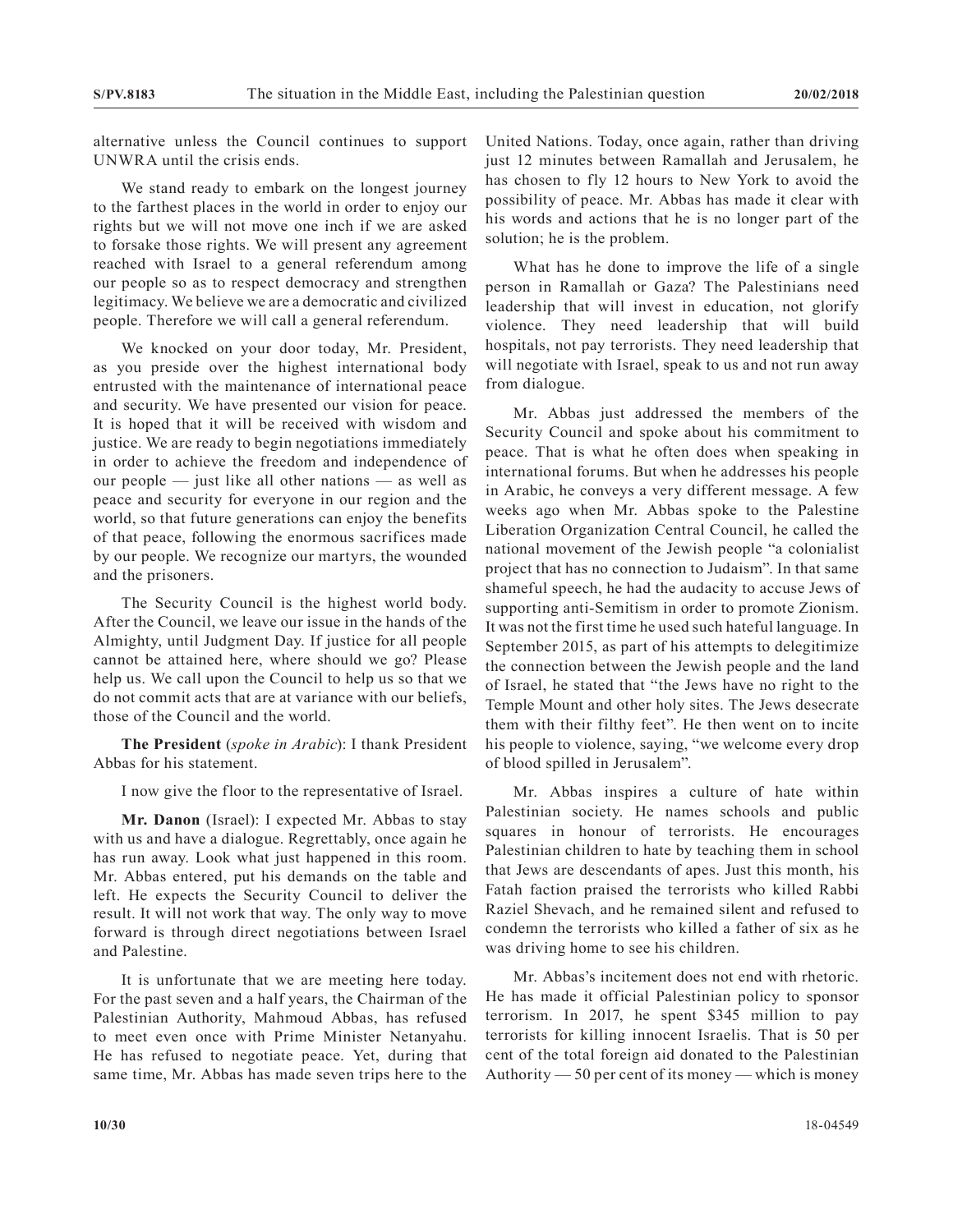he could have spent building 40 hospitals. That is money he could have used to build 172 schools — every year.

His travels around the world to seek international intervention are an attempt to avoid the hard choices necessary for peace. He looks to every possible forum because he does not want to actually negotiate with Israel.

It is unfortunate, but this reckless behaviour by Chairman Abbas is nothing new. It is a pattern set throughout over 70 years of missed opportunities by Palestinian leadership whose spirit he continues to embody. We recently celebrated 70 years since the adoption of General Assembly resolution 181 (II). For the Jewish people, it represented international recognition of our historic rights to our homeland. We accepted the resolution immediately. It was not perfect. It did not provide us with all that we deserved. But it gave us hope for a better future. Yet, this past November, as Israel celebrated this milestone, the Palestinians marked the anniversary with grief and mourning, just as they did 70 years ago when they chose to reject it. Since that moment in 1947, Israelis valiantly fought in too many wars against enemies intent on destroying our country.

Over time, brave leaders emerged in Egypt and Jordan — leaders who were willing to negotiate, compromise and ultimately sign peace agreements with Israel. But the Palestinian leadership continued to choose conflict over coexistence. At the Camp David summit, in 2000, Prime Minister Ehud Barak presented the Palestinians with an unprecedented offer. What was Mahmoud Abbas's reaction? He chose to side with Yasser Arafat, claim it was a trap and reject the proposal. That was back in 2000.

In 2005, Mahmoud Abbas was elected to chair the Palestinian Authority. The world hoped he would follow in the courageous footsteps of President Sadat and King Hussein, seek peace with Israel and forge a better future for Palestinians. But he let his people down. Since the day he took office, peace plan after peace plan has been accepted by Israel and rejected by Mr. Abbas. Time and again, Israeli leaders have sat with Mr. Abbas — three different Israeli Prime Ministers, three different American Presidents — but every time an inch towards progress is made, Mr. Abbas runs away.

In 2007, Prime Minister Ehud Olmert offered the most generous deal since resolution 181 (II): an almost complete withdrawal from Judea and Samaria and a direct link to the Gaza Strip. The offer even included a plan to place the Old City of Jerusalem, the gateway to our holiest sites, under international control. Mr. Abbas's response was simple: an unequivocal no.

Two years later, Prime Minister Netanyahu did something unprecedented. In an attempt to restart negotiations, he initiated a 10-month freeze on Jewish construction in Judea and Samaria. That was a precondition to which no Israeli Prime Minister, not even Yitzhak Rabin or Shimon Peres, had ever agreed. But soon enough, the 10 months passed, and Mahmoud Abbas was nowhere to be found. He never came to the table.

In 2013, Secretary of State John Kerry opened another attempt at negotiations. Once again, Prime Minister Netanyahu was ready to talk and negotiate. Once again, Chairman Abbas responded by breaking his commitment to Secretary Kerry. He chose the unilateral action of joining international conventions. Then he sought peace with Hamas, the internationally recognized terrorist organization, without even demanding that it renounce violence.

Today, as we speak, the current United States Administration is once again working very hard to make progress towards peace. Mr. Abbas, however, is once again looking hard for an excuse. This time he claims it was the American announcement about Jerusalem that drove him to reject negotiations. By recognizing Jerusalem as Israel's capital, President Trump simply stated what should be clear to everyone.

Let me be clear. For thousands of years Jerusalem has been the heart and soul of our people. Jerusalem has been our capital since the days of King David. And Jerusalem will remain the undivided capital of the State of Israel forever. We will always insist on Israeli sovereignty over a united Jerusalem. But even fair-minded observers would agree that, under any possible agreement, Jerusalem will be recognized internationally as our capital.

After all these years of Abbas's rejectionism, one thing is very clear: when we extend a hand, Abbas extends a fist. Only when the terrorists of Hamas extend a hand does Abbas embrace them with open arms and without preconditions. Mr. Abbas has not even insisted on the basic human gesture of demanding the return of the Israeli civilians and the remains of Israel Defense Forces soldiers Hadar Goldin and Oron Shaul, savagely being held by Hamas.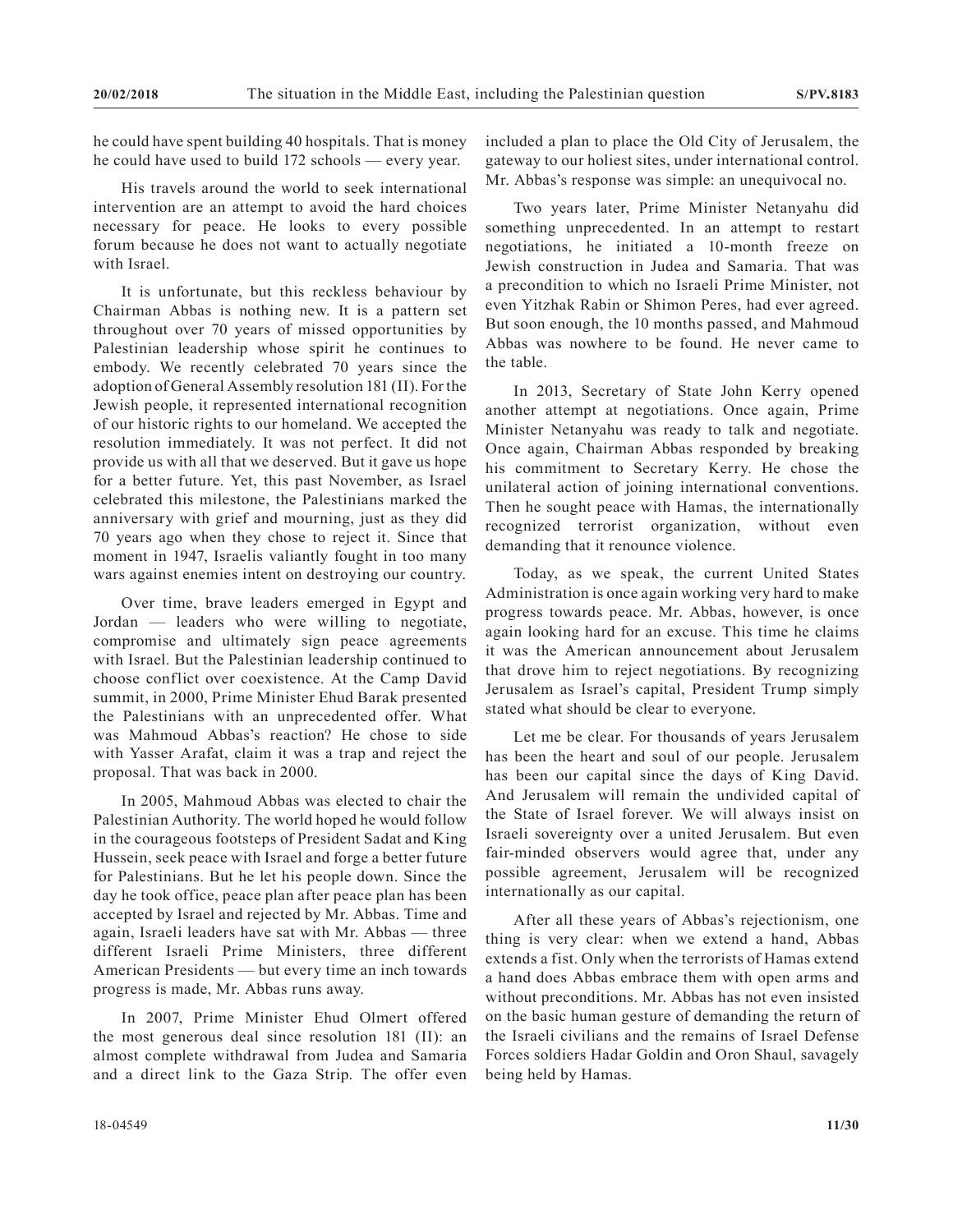Israelis are an optimistic people. We weathered four bloody wars with Egypt while waiting for a leader like Anwar Sadat to courageously visit Jerusalem. It took decades of talks with Jordan until the time was right for King Hussein to enter into what he rightly called a peace of the brave.

Three times a day Jews in Israel and all over the world turn to Jerusalem and pray for peace. We ask the following from God:

"Grant peace, goodness and blessing, grace, lovingkindness and mercy to us and unto all Israel and all of the world."

We have no doubt that the day will come when the Palestinian people will also be blessed with leadership that shares these noble aspirations. This will be a leadership that condemns violence and ends the shameful practice of paying salaries to terrorists. It will be a leadership that educates its people on tolerance instead of peddling anti-Semitism. It will be a leadership that recognizes that Israel is and always will be the national homeland of the Jewish people.

Israel eagerly awaits the day when such a Palestinian leadership will emerge and bring hope for a better future for its people and our region.

**The President** (*spoke in Arabic*): I now give the floor to those Council members who wish to make statements.

**Mrs. Haley** (United States of America): I wish to thank the Secretary-General for being with us today as well as Mr. Mladenov for his briefing.

We are meeting today in a forum that is very familiar to all of us. This meeting on the Middle East has been taking place each month for many, many years; its focus has been almost entirely on issues facing Israelis and Palestinians, and we have heard many of the same arguments and ideas over and over again. We have already heard them again this morning.

It is as if saying the same things repeatedly without actually doing the hard work and making the necessary compromises will achieve anything. Beginning last year we have tried to broaden the discussion, and we have had some success in doing so. I thank my colleagues who have participated in those broader discussions. One reason we did that is our well-founded belief that the United Nations spends an altogether disproportionate amount of time on Israeli-Palestinian issues.

It is not that those issues are unimportant. They are certainly very important. The problem is that the United Nations has proved itself time and again to be a grossly biased Organization when it comes to Israel. As such, the disproportionate focus of the United Nations has actually made the problem more difficult to solve by elevating the tensions and the grievances between the two parties.

Another reason we have attempted to shift the discussion is that the vast scope of the challenges facing the region dwarf the Israeli-Palestinian conflict. As we meet here today, the Middle East is plagued by many truly horrendous problems. In Yemen, there is one of the worst humanitarian disasters on Earth, with millions of people facing starvation. Meanwhile militia groups fire Iranian rockets from Yemen into neighbouring countries.

In Syria, the Al-Assad regime is using chemical weapons to gas its own people. This war has taken the lives of more than half a million Syrians. Millions more have been pushed into neighbouring Jordan, Turkey and Lebanon as refugees, causing major hardships in those countries. In Lebanon, Hizbullah's terrorists exert ever more control, illegally building up a stockpile of offensive weapons, inviting a dangerous escalation that could devastate regional security.

The Islamic State in Iraq and the Sham is engaged in an inhumane level of cruelty in much of the region. It has been dealt severe setbacks in Iraq and Syria, but it is not yet completely destroyed and still poses serious threats.

Egypt faces repeated terrorist attacks, and of course there is the terrorist-sponsoring regime in Tehran that initiates and encourages most of the troubles I have just outlined.

These immense security and humanitarian challenges throughout the region should occupy more of our attention rather than having us sit here month after month and use the most democratic country in the Middle East as a scapegoat for the region's problems. But here we go again.

I do not mean to suggest that there is no suffering in the Israeli-Palestinian conflict. Both sides have suffered greatly. So many innocent Israelis have been killed or injured by suicide bombings, stabbings and other sickening terrorist attacks. Israel has been forced to live under constant security threats like virtually no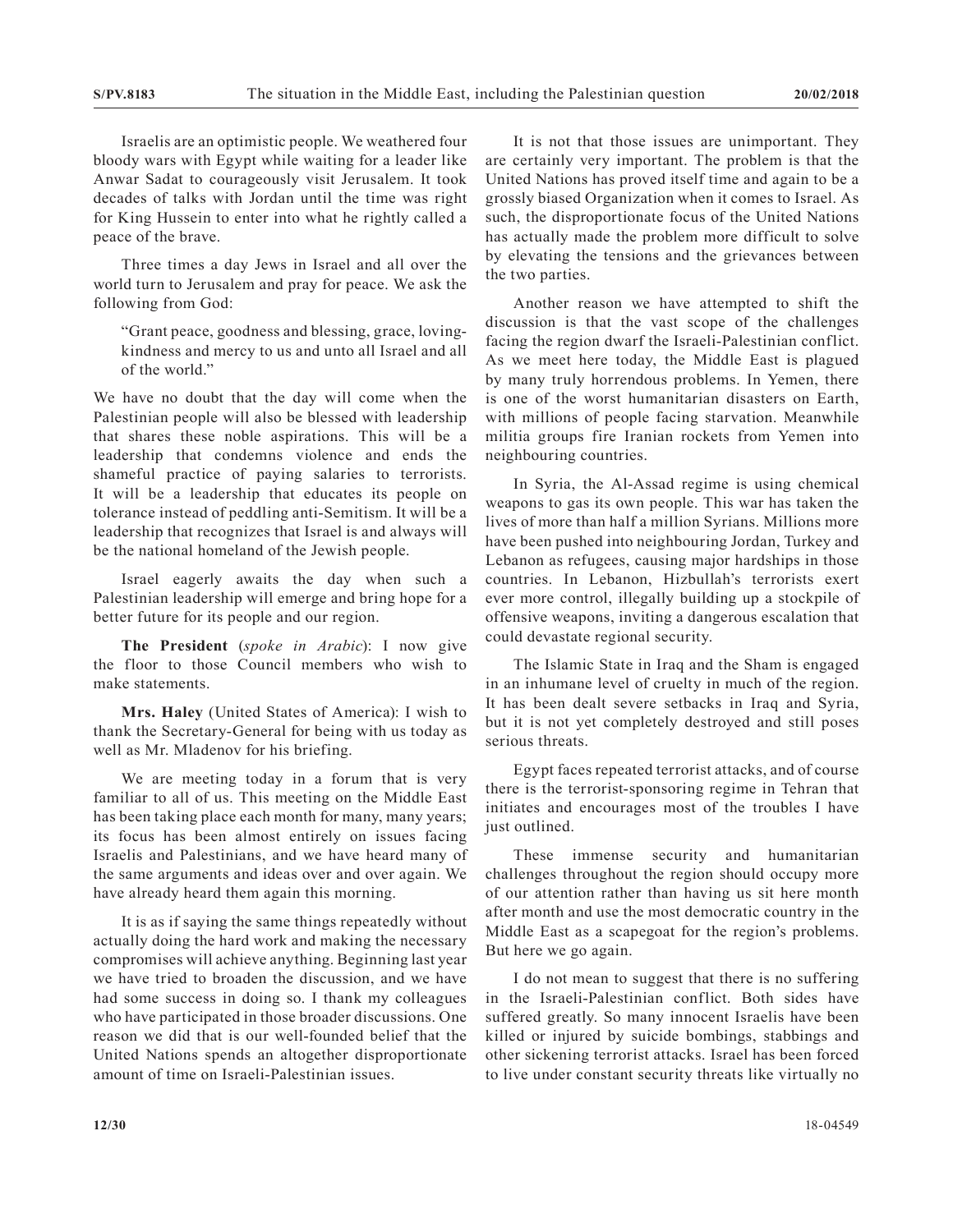other country in the world. It should not have to live that way. And yet Israel has overcome those burdens; it is a thriving country with a vibrant economy that contributes much to the world in the name of technology, science and the arts.

It is the Palestinian people who are suffering more. The Palestinians in Gaza live under Hamas terrorist oppression. I cannot even call it a governing authority, as Hamas provides so little in the way of what one would normally think as Government services. The people of Gaza live in truly awful conditions, while their Hamas rulers put their resources into building terror tunnels and rockets. The Palestinians in the West Bank also suffer greatly. Too many have died, and too much potential has been lost in this conflict. We are joined here today by Palestinian Authority President Abbas. I am sorry he declined to stay in the Chamber to hear the remarks of others. Even though he has left the room, I will address the balance of my remarks to him.

When the new American Administration came into office last January, we did so against the fresh backdrop of the passage of resolution 2334 (2016). In the waning days of the previous American Administration, the United States made a serious error in allowing that resolution to be adopted. Resolution 2334 (2016) was wrong on many levels. I am not going to get into the substance now. But beyond the substance, perhaps its biggest flaw was that it encouraged the false notion that Israel can be pushed into a deal that undermines its vital interests, damaging the prospects for peace by increasing mistrust between the Israelis and the Palestinians.

In the past year, the United States has worked to repair that damage. At the United Nations I have opposed the bias against Israel, as any ally should do. But that does not mean that I or our Administration is against the Palestinian people. Just the opposite is true; we recognize the suffering of the Palestinian people, as I have recognized it here today.

I sit here today offering the outstretched hand of the United States to the Palestinian people in the cause of peace. We are fully prepared to look to a future of prosperity and coexistence. We welcome President Abbas as the leader of the Palestinian people here today. But I will decline the advice I was recently given by his top negotiator, Saeb Erekat. I will not shut up; rather, I will respectfully speak some hard truths.

The Palestinian leadership has a choice to make between two different paths. There is the path of absolutist demands, hateful rhetoric and incitement to violence. That path has led and will continue to lead to nothing but hardship for the Palestinian people. Or there is the path of negotiation and compromise. History has shown that path to be successful for Egypt and Jordan, including the transfer of territory. That path remains open to the Palestinian leadership if only it is courageous enough to take it.

The United States knows the Palestinian leadership was very unhappy with the decision to move our embassy to Jerusalem. It does not have to like that decision. It does not have to praise it. It does not even have to accept it. But know this: that decision will not change.

So once again you must choose between two paths. You can choose to denounce the United States, reject the United States' role in peace talks and pursue punitive measures against Israel in international forums such as the United Nations. I assure you that path will get the Palestinian people exactly nowhere towards the achievement of their aspirations. Or you can choose to put aside your anger about the location of our embassy and move forward with us towards a negotiated compromise that holds great potential for improving the lives of the Palestinian people.

Putting forward old talking points and entrenched and undeveloped concepts achieves nothing. That approach has been tried many times and has always failed. After so many decades, we welcome new thinking. As I mentioned in the meeting held last month on this issue (see S/PV.8167), the United States stands ready to work with the Palestinian leadership. Our negotiators are sitting right behind me, ready to talk. But we will not chase after you. The choice is yours.

**Mr. Nebenzia** (Russian Federation) (*spoke in Russian*): I would first like to express our appreciation to you, Sir, as President of the Security Council, to my colleagues on the Council and to everyone in this Chamber today for the tribute to the memory of Vitaly Ivanovich Churkin, the late Permanent Representative of Russia, exactly a year since he was unexpectedly and untimely taken from us. I thank you.

I would also like to express our sorrow and sympathy at the passing yesterday of our dear friend and colleague Mr. Necton Mhura, Permanent Representative of Malawi.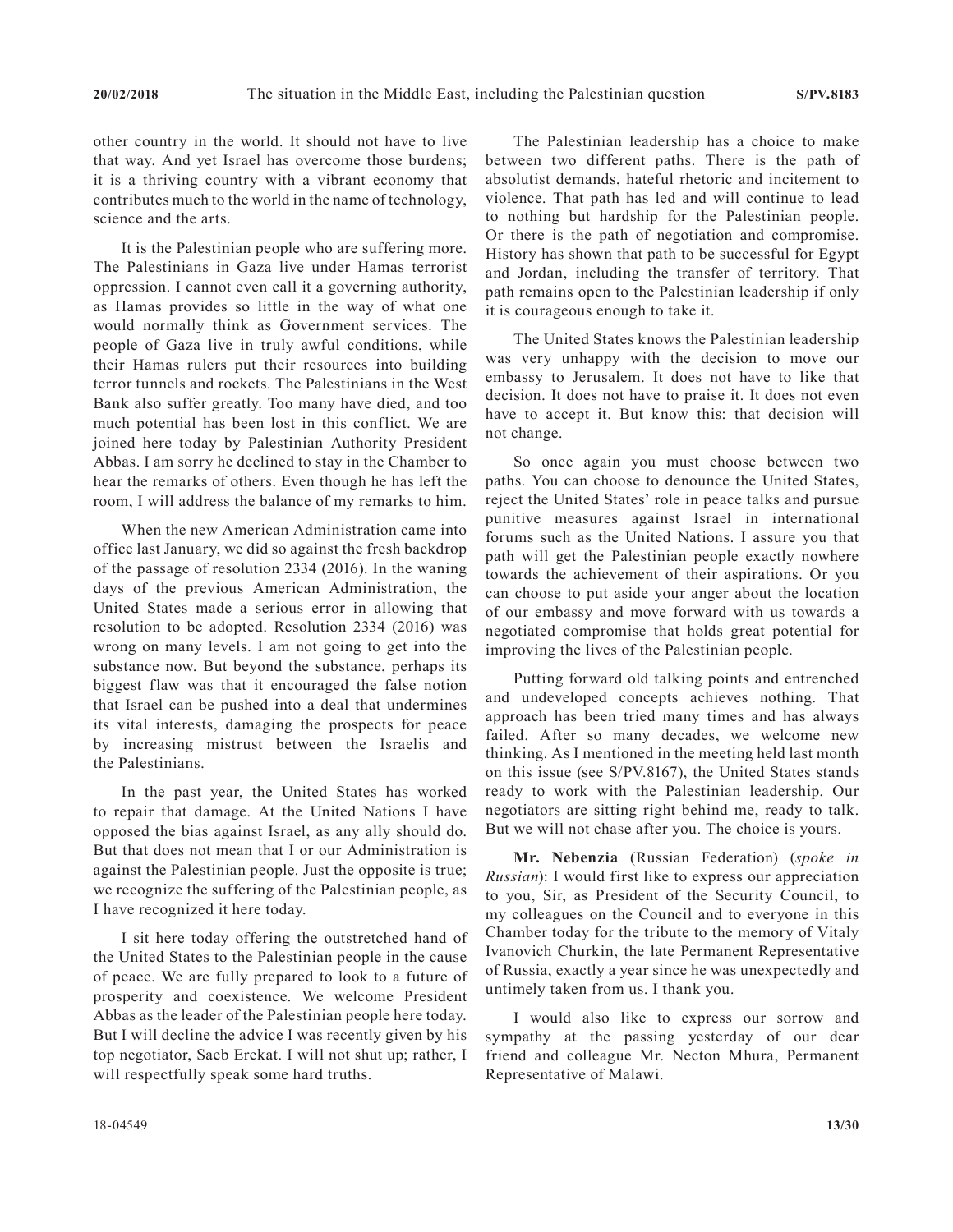We are pleased to welcome Mr. Mahmoud Abbas, President of the State of Palestine, to the Council Chamber. We believe that the participation of the leader of Palestine in today's meeting is important to an understanding of the current situation in the Middle East. We thank Mr. Mladenov for his informative report on the situation regarding the settlement of the Palestinian-Israeli situation.

The long-suffering region of the Middle East is being ripped apart by violent conflicts, in Syria, Yemen and Libya, all of them in themselves deeply critical. But it would be deluded to think that the Palestinian problem has now taken a back seat and an even greater mistake to put it there on purpose. Even today it is still the epicentre of the chronic instability in the Middle East. The situation in the area has recently deteriorated. In the absence of full-fledged political negotiations between the Palestinians and Israelis, the notorious recent decisions regarding Jerusalem have not only inflamed emotions and pushed the situation into another destabilizing cycle, they have intensified people's desperation. There have been demonstrations in the West Bank and Gaza and angry statements from the Palestinian leadership and the capitals of the Arab-Muslim world, all of which only confirm the sensitive significance of the problem of Jerusalem, the cradle of three monotheistic religions.

We believe that increasing the pace of Israeli settlement activity will undermine the prospects for achieving a two-State solution and that the policy should be ended. Ensuring the ability of the United Nations Relief and Works Agency for Palestine Refugees in the Near East to do its work effectively is absolutely critical. We must never let the Palestinians find themselves in circumstances where they have nothing to lose, practically speaking, a situation that would fuel radicalism and has the potential to blow up the situation in the Palestinian territories and the entire region. Russia contributes regularly to the Agency's budget as well as giving the Palestinians bilateral assistance.

It bears repeating that the current status quo in this protracted conflict is incapable of producing a reliable, lasting and viable outcome. Only a settlement based on a two-State formula, presupposing the peaceful and secure coexistence of two States, Palestine and Israel, will enable the crisis to be overcome and create the conditions for sustainable development and a road to peace. As the situation evolves, Russia will continue its efforts to maintain the architecture of the Middle East settlement and to lead the political process out of its current depressed state. The priority task right now is achieving an immediate resumption of direct Palestinian-Israeli negotiations on a generally recognized international legal basis, including the relevant Security Council resolutions and the Arab Peace Initiative.

We firmly believe that the Middle East Quartet still has the full potential to be a unique mediation format, approved by the Council's resolutions. There should be no question that the group of four mediators, in collaboration with the League of Arab States, is capable of playing a role in unfreezing the political dialogue. The work of the Quartet, particularly its report of June 2016, has not lost its relevance. Implementing the report's recommendations will help to strengthen confidence-building measures between the parties. It discusses what to do about the settlement activity, the persistent provocative rhetoric and violence from both sides and other factors, as well as the imperative of ensuring that the Palestinians achieve genuine national unity based on the political platform of the Palestine Liberation Organization. We support activating this mechanism and its regular and thorough collaboration with the League of Arab States and all the regional and global stakeholders that are capable of helping to overcome the dangerous impasse in the Palestinian-Israeli settlement. We particularly welcome Egypt and Jordan's efforts in that regard. Our Egyptian partners' mission to unite the Palestinians' ranks continues to be vital.

Getting new developments with regard to the Palestinian-Israeli conflict requires considering how the international community will support the process so as to create the conditions for direct negotiations between Palestine and Israel. A direct dialogue on settling all final-status issues is a given in the Middle East peace process equation. We must focus on developing a formula acceptable to both sides. We are ready to discuss its parameters with all global and regional stakeholders. As we all know, the last two weeks in Russia have seen numerous contacts conducted at the highest level, including visits by King Abdullah II of Jordan, Prime Minister Benjamin Netanyahu and President Abbas. We reaffirm our willingness to provide a platform in Russia for a meeting of Palestinian and Israeli leaders, without preconditions. We expect the proposal will receive a positive response from both sides.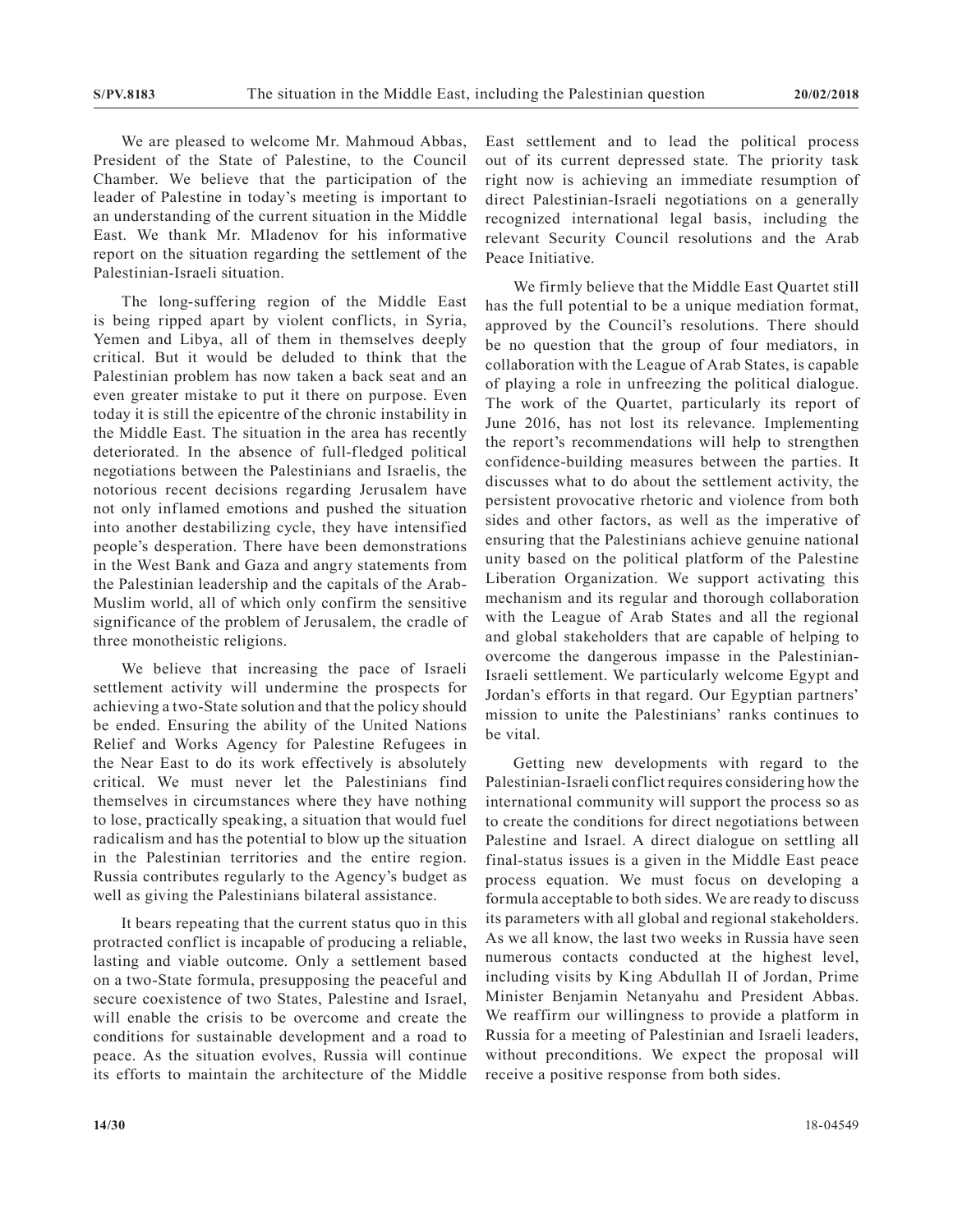We would like to emphasize that achieving a Palestinian-Israeli settlement, as with the resolution of other regional problems, will require joint efforts and collective and mutually respectful cooperation. All efforts to lay blame, groundless accusations and insulting rhetoric must be left behind, forever part of the past. We must rather activate channels for dialogue where we can discuss ways for resolving these difficult problems. The measures for confidence-building and security for the entire Middle East that we have long proposed still remain on the agenda.

**Mr. Delattre** (France) (*spoke in French*): I would first like to thank Secretary-General António Guterres and Special Coordinator Nickolay Mladenov for their important and informative briefings, and to welcome the presence here of President Mahmoud Abbas of Palestine and the courageous and constant commitment to peace and negotiations that he has reaffirmed before the Council today.

The Israeli-Palestinian conflict is not just one more crisis among all the crises rocking the Middle East. It is the oldest conflict in the region and one whose symbolic dimension, historical depth and regional reverberations transcend the borders of Israel and the Palestinian territories. And lastly, it is a conflict whose centrality and dynamics have always given terrorist groups active in the region and beyond grounds for recruitment. Now, almost a quarter of a century after the Oslo Accords, the prospects for peace continue to diminish both on the ground and in discussions and minds. During that time, the new generation of Palestinians and Israelis that has grown up has seen the hopes for a settlement of the conflict recede. In that regard, there are some who may be tempted to turn everything upside down, particularly by transforming a political disagreement that seeks compromise into a religious conflict where no concessions are possible. We should be very conscious of the risk of that happening.

We cannot ignore the fact that in reality the socalled status quo on the ground is deteriorating every day, thanks in part to colonization and more generally to Israel's occupation. It is also marked by violence, which continues to be used and encouraged by several movements, including Hamas, in a situation that may degenerate and lead to uncontrollable regional consequences at any time. The risk of escalation is particularly evident in Gaza, which is my first point and which the news of the past few days compels me to make. Recent incidents, against a background of humanitarian and economic crises in the Gaza Strip, increase the risk of a new conflict like the three Gaza experienced over the past decade. In order to avoid new violence, whose primary victims would be the people of Gaza, we call on everyone to exercise restraint. I want to reiterate that we will never compromise on Israel's security and reiterate our strong condemnation of the attacks perpetrated on Israel's territory — be they the use of explosives, the indiscriminate rocket fire that has recently resumed, or the digging of offensive tunnels such as that which has just been destroyed by Israeli forces.

Beyond the urgently required de-escalation, there can be no lasting solution for Gaza without the return of the Palestinian Authority under the authority of Mahmoud Abbas and within the framework of the principles endorsed by the Palestine Liberation Organization. In that regard, we reiterate our commitment to the implementation of the agreement signed in Cairo on 12 October 2017 by Fatah and Hamas, which should enable the Palestinian Authority to fully exercise its prerogatives in the Gaza Strip, including in the area of security. That process must result in a rapid improvement of the living conditions of the people in Gaza and must also be accompanied by a lifting of the blockade, as well as credible security guarantees for Israel. France stands ready to support those efforts.

Finally, we must not separate the situation in Gaza from the Palestinian question as a whole. Gaza is an integral part of the Palestinian territories, and there can be no Palestinian State or viable peace agreement with Israel without Gaza. Palestinian unity is therefore essential to peace in the Middle East.

My second point concerns the conflict as a whole. The Israeli-Palestinian conflict is the oldest of the conflicts that are tearing apart the Middle East and the only one whose solution is also widely known and shared. This solution is based on the principle of two States living in peace and security within secure and recognized borders; borders drawn on the basis of the 1967 lines, with mutually agreed exchanges of territories; Jerusalem as the future capital of those two States; and a concerted, realistic and fair solution for Palestinian refugees. Any negotiations must be based on internationally agreed parameters, which themselves are based on international law and the resolutions of the Council. These parameters are not optional, but rather the very framework for negotiations. We know very well that the fate of the Israelis and the Palestinians are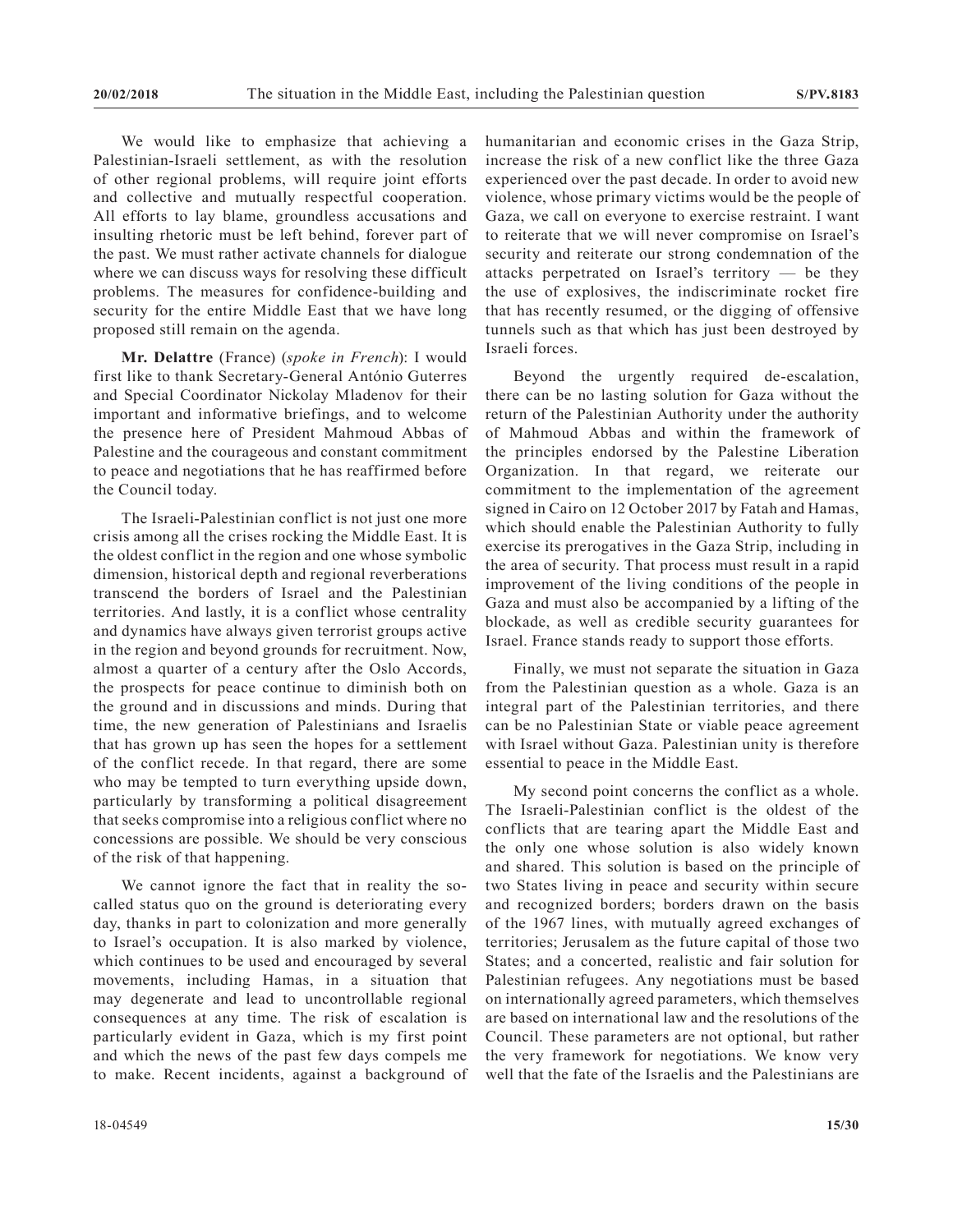connected. Neither of the two peoples will sustainably achieve their national aspirations at the expense of the other. Today we are at a crossroads, at a critical moment when each of the parameters I have just listed has been weakened.

With regard to the 1967 lines, the settlement of Palestinian territories and all the accompanying legislative and administrative measures are trying to impose another reality on the ground and to implement a project that is incompatible with the two-State solution. If we are not careful, that solution will disappear like a mirage in the desert. After a record year for settlement in 2017, there have already been announcements of some 1,800 housing units this year. The position of France is clear. We condemn settlement activity in all its forms. It is illegal under international law, as recalled in resolution 2334 (2016). It is also dangerous, since it destroys on the ground the possibility of two States and undermines trust between the parties.

With regard to the issue of Jerusalem, the status of the city can be determined only by the parties themselves within the framework of a peace agreement. Under such a future agreement, the city is destined to become the capital of two States, Israel and Palestine. In the absence of agreement, we do not recognize any sovereignty over Jerusalem. We therefore do not agree with any announcement that deviates from the international consensus and relevant Security Council resolutions, in particular resolution 478 (1980). Similarly, we regret the adoption early this year of an Israeli law on Jerusalem that will make it much more difficult to share Jerusalem as part of a future peace agreement.

 Finally, the situation of the Palestinian refugee camps is a time bomb in Gaza — I will not dwell on this — and throughout the region. As long as a realistic and fair solution for refugees remains out of reach, the provision of basic services by the United Nations Relief and Works Agency for Palestine Refugees in the Near East (UNRWA) to more than 5 million Palestinian refugees will be essential. This is a humanitarian imperative, in particular in areas such as medical assistance and food supplies. It is also a question of human development, in particular when it comes to UNRWA's network of schools, and an imperative for the security and stability of the region. The situation in Lebanon is particularly worrying in this respect.

Let us be clear. The weaker UNRWA becomes, the more terrorist groups can use Palestinian refugee camps as breeding grounds for recruitment. In the name of humanitarian requirements, but also realism and our security interests, we call on the United States not to give up the historic and vital role it plays with regard to UNRWA. At the same time, all current and potential donors should renew their efforts to promote UNRWA as a unique tool for regional stabilization.

I have recalled the main parameters for a solution to the conflict, which are based on the Council's resolutions. My third and last point is: How can we contribute on this basis to a resumption of negotiations? We acknowledge the commitment of the United States, whose role is essential, to fostering a resumption of Israeli-Palestinian negotiations on a final-status agreement. We hope the American proposals will be within the framework agreed by the international community, as recalled by President Emmanuel Macron when he met with Prime Minister Benyamin Netanyahu and President Mahmoud Abbas in December 2017. Our authorities intend to remain in close contact with the parties in order to contribute to the preservation of the possibility of two States on the ground and the resumption of negotiations.

With regard to methodology, we welcome the proposals made today by President Abbas and are open to exploring the development of the ways in which the international community can support the peace process. France has been reflecting on that for a long time. That is what motivated our initiative leading to the Paris conference on 15 January 2017, at which more than 70 countries renewed their agreement on the parameters for peace and the idea that Israelis and Palestinians should themselves create a lasting solution through negotiations. Such a development is intended not to undermine the role of the United States, whose commitment to supporting the peace process is indispensable, but to make it possible for the actors who can play a constructive role with the parties to more easily join together, on the basis of the international parameters I have described, in order to help the parties to resume and successfully carry out the peace negotiations. In that regard, regional actors would play a crucial role by offering, on the basis of the Arab Peace Initiative, the prospect of full regional normalization for Israel in the wake of a peace agreement. Similarly, Council members should provide their support.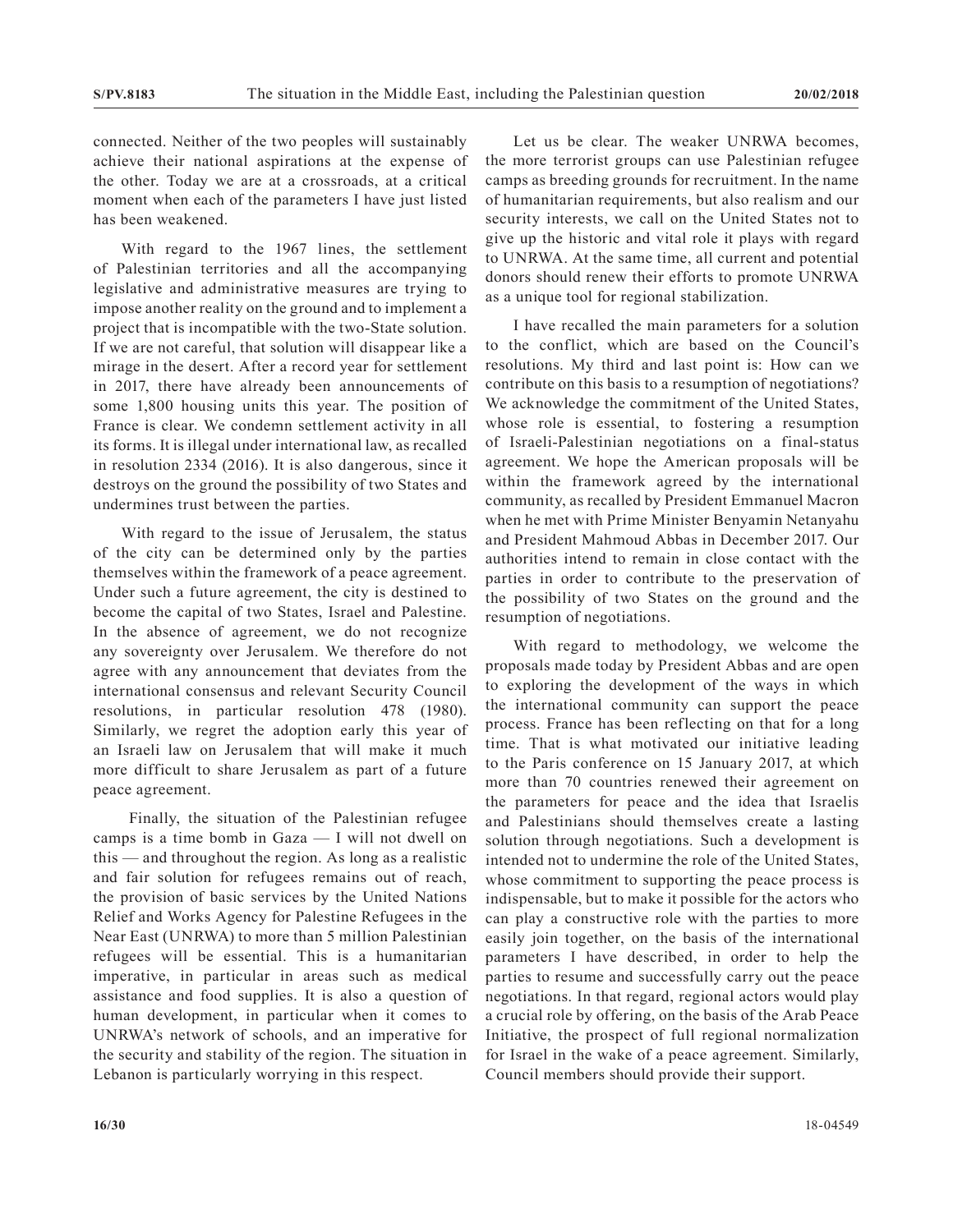In the difficult context I have just described, I want to solemnly reiterate that there is no viable alternative to the two-State solution. A single State would lead to two parallel citizenship regimes in the same territory, thereby creating an unequal situation that would be unacceptable in principle and catastrophic in its consequences. Such a situation would represent a double impasse. For the Palestinians, it would mean the abandonment of their aspirations for statehood; for the Israelis, it would mean the demise of their national democratic project.

If there is one urgent need today, it is to offer Israelis and Palestinians a political future by actively working to restore hope for two States and the possibility of negotiations between the parties. France, because it is a friend of both Israelis and Palestinians, intends to play its full role nationally and with its international partners.

**Mr. Skoog** (Sweden): I thank the Secretary-General and the Special Coordinator for the Middle East Peace Process for their, as always, detailed but sobering briefings to the Security Council. I want to say too that we fully support the work on the ground of Mr. Mladenov and his team and the work that they do every day to search for peace in the Middle East.

We were also pleased to see President Abbas in the Chamber today and to hear his message.

For many years, we have spoken about the Middle East peace process as being at a crossroads. This statement has never been more accurate than it is today. And at every crossroads there is a choice to be made. At this moment in time, there are a number of worrying developments in terms of the choices we see being made. Accelerated illegal settlement expansion, harmful Israeli legislative measures, resurgent violence including rocket attacks, the grave and deteriorating humanitarian situation in Gaza — which we dealt with in detail last week — and a threat to the specific status of Jerusalem, as it is embodied in, inter alia, resolution 478 (1980), are among the many examples. At the same time, our commonly agreed destination is as clear as ever. It is two States, Israel and Palestine, living side by side in peace and security.

In order to contribute to the two-State solution, we must acknowledge the fundamental root cause of the conflict, which the occupation. If we are to be able to reach a sustainable peace, humanitarian, economic and political actions are all needed, but their full engagement will not suffice if the illegal occupation of Palestine does not end. As we work on the steps ahead, this perspective must be kept in mind. Sweden remains fully committed to the two-State solution, based on international law, known parametres and relevant resolutions of the Council, including resolution 2334 (2016).

Respect for international law and United Nations resolutions remains at the core of the peace process. It is therefore more important than ever to be principled and to base our decisions and actions on international law. The Council is central to upholding the rulesbased system, and the debate tomorrow will also focus on the significance of this system and respect for the Charter of the United Nations. The aim remains two States living side by side in peace and security, with Jerusalem as the capital of both. That is also the policy of the European Union. There is no alternative, and that is why no action should be taken that prejudges the final-status issues. Such issues can be taken off the table only as part of negotiations between the parties. That includes Jerusalem and refugees. In this regard, the Council has a duty to uphold its resolutions on the special status of Jerusalem.

We were pleased to see President Abbas in the Security Council today, as I said earlier. Sweden recognized Palestine in 2014 and fully supports Palestinian state-building. For sustainable progress, efforts towards the re-establishment of Palestinian Authority control in Gaza and intra-Palestinian reconciliation are crucial, as are continued efforts to strengthen inclusive and democratic institutions and processes in Palestine.

As Special Coordinator Mladenov said, the peace process needs to be inclusive in order to advance and achieve sustainable results. Women's fair representation and full and meaningful participation in the peace process is a prerequisite for progress. The younger generations must also be included and given hope of a better future and an alternative to the current situation. The private sector also has a role to play. In both Palestine and Israel, civil society plays a crucial role in advancing peace. That is why Sweden engages closely and widely with civil society, in particular women's groups and youth, in both countries.

As previously stated, including in the Council last week, a significant reduction of funding for the United Nations Relief and Works Agency for Palestine Refugees in the Near East (UNRWA) is deeply worrisome and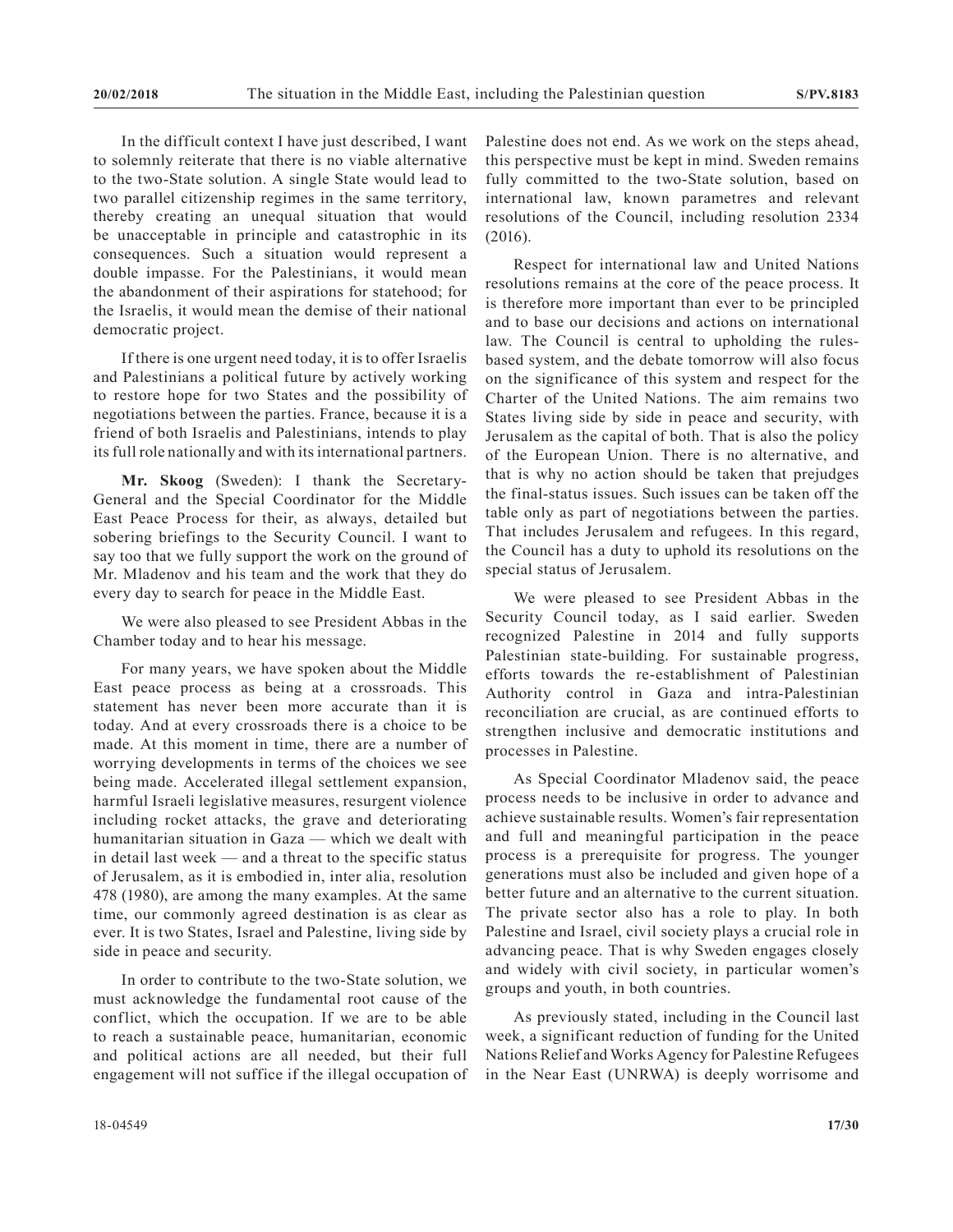must be urgently and sustainably resolved. Failure to resolve the funding situation will have serious humanitarian and security consequences in the region. For that reason, Sweden has already made our payment of \$59 million for 2018 to UNRWA, and we urge others to step up their funding, including by making their payments as early as possible. Furthermore, Sweden, Jordan and Egypt, together with UNRWA and the Secretary-General, have decided to co-host a ministerial conference in the spring on the Agency's pressing financial situation.

We are indeed at a crossroads. Our final destination — the two-State solution — is getting further away by the day. The political and even physical space for a two-State solution is drastically shrinking. The choices that we all make — Israelis, Palestinians and as members of the Council — will determine where we end up. The Council also has a responsibility to act, including by supporting the parties in moving from words to action. Difficult choices need to be made. What is needed now is political leadership and courage to make the bold choices and pick the right path to break the long-term deadlock and restart a genuine peace process. Only that way can we reach our commonly agreed final destination.

**Mr. Llorentty Solíz** (Plurinational State of Bolivia) (*spoke in Spanish*): At the outset, my delegation offers its gratitude for and welcome to the presence of His Excellency Mr. Mahmoud Abbas, President of the State of Palestine, to whom I offer our deepest respect and admiration.

I also welcome the presence of the Secretary-General and the Special Coordinator for the Middle East Peace Process. We further commend the initiative of the presidency of Kuwait for organizing this important meeting.

Bolivia comes to this important meeting, the second of 2018 on this issue, with great concern, as every day we continue to see the suffocation of the people of Palestine by Israel through expansionist and colonialist policies that violate international law and the resolutions of the General Assembly and of the Security Council. It is necessary and critical to recall that, while there are two parties to this conflict, they are not of equality status. One of those parties, Israel, is the occupying Power; the other, Palestine, is an occupied people. This is a historical and glaring inequality. One of the parties has used and uses force to occupy the territory of another. One of the parties has built a wall that, according to the advisory opinion of the International Court of Justice, constitutes a violation of international law. One of the parties builds illegal settlements in the territory of the other. One of the parties displaces civilians by force, confiscates land, demolishes housing and transfers settlers to illegally built settlements. One of the parties has imposed a blockade on Gaza, with terrible humanitarian consequences, including limited access to basic services. One of the parties is responsible for the existence of 5 million Palestinian refugees. One of the parties appropriates the water and agricultural land resources of the other. One of the parties has unleashed a brutal military campaign against the Palestinian people. One of the parties commits serious violations of human rights and may have committed crimes of war. One of the parties forcibly displaces Palestinian civilians. One of the parties shirks its international obligations and systematically violates the resolutions of the General Assembly and the Security Council.

For example, Gaza is currently suffering electricity blackouts of up to 16 hours a day, and there is a severe shortage of drinking water, medicines and basic supplies. Fuel reserves are running dry. These facts have dreadful repercussions, such as the closure of hospitals and the possible collapse of basic services, in addition to the likelihood of a cholera outbreak. The situation is alarming, and even more so now that the United Nations Relief and Works Agency for Palestine Refugees in the Near East (UNWRA), which provides humanitarian assistance to more than 1 million people in Gaza, is facing a financial crisis that is undermining its response capacity. In that regard, we express our concern about the announced cuts in UNRWA funding, a measure that is no more than a manifest way to politicize the dignity and human security of nearly 5 million Palestinian refugees. We welcome the initiative of Sweden, among other States, to convene a ministerial conference to address that important and urgent matter.

For 50 years, Israeli policies of dispossession, occupation and discrimination have heightened the suffering of the Palestinian people. In January alone, Israeli authorities demolished or seized 32 Palestinian structures in the West Bank — approximately the same number of structures as the monthly average of 2017. Thirty-seven persons were displaced and another 82 were affected as a result. In other words, we must speak not of a status quo in the situation of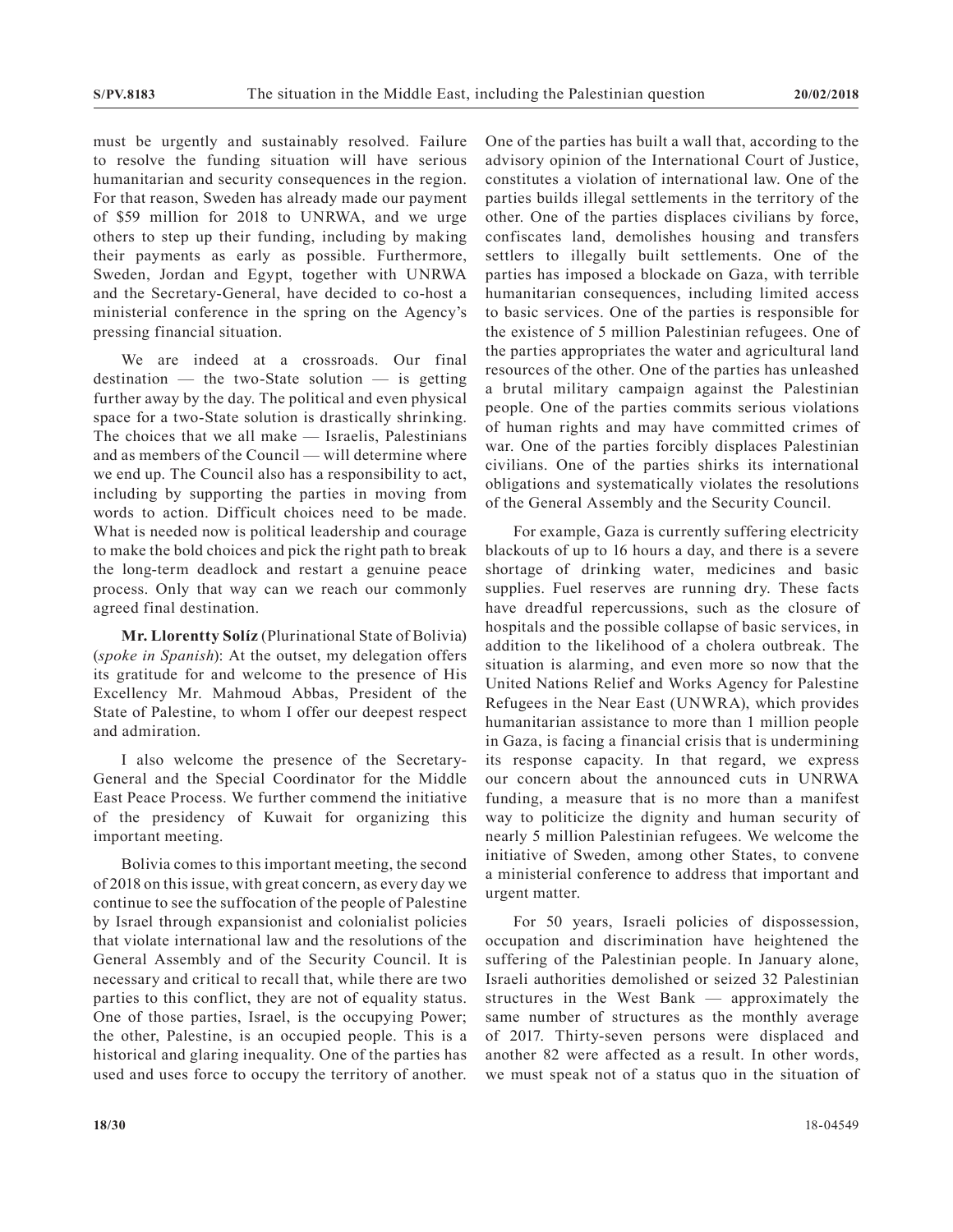the occupied Palestinian territories, but of an ongoing and continuous augmentation of the occupation, rendering the possibility of attaining a two-State solution increasingly difficult. We believe that those who suffer the most as a result of those policies are the most vulnerable faction of the population, which is comprised of women, older people and children. In that regard, we express our concern about the more than 300 children who have been detained in recent months by Israel's security forces.

As Mr. Mladenov mentioned, we want to draw attention the case of the young girl Ahed Tamimi, who has become a symbol of the Palestinian resistance. Ahed's story is not just about a girl, but rather thousands of youth over decades of occupation. Ahed has borne witness to the violence and injustice that her people endure on a daily basis. She has watched her mother be arrested and her cousin fall into a coma after being shot in the face — both of them victims of Israeli forces. Ahed has felt the fear and hopelessness that other youth cannot even imagine at that age. She has experienced what no parent wants for their children. And despite that, she has demonstrated extraordinary strength and bravery. Israel, a State party to the Convention on the Rights of the Child, is the only country in the world that tries children before military courts. We express our solidarity with Ahed Tamimi's family and we are awaiting her prompt release.

Bolivia, as a pacifist country, believes in a unique approach to ensuring fair and lasting peace in the conflict between Israel and Palestine — one based on dialogue and negotiations, with clear political will demonstrated by both parties in order to achieve the two-State solution. For that reason, we reaffirm our full commitment to multilateralism and respect for international law, and we reiterate our support for all international efforts that lead to a peaceful solution to the conflict, such as the Quartet road map, the Madrid principles and the Arab Peace Initiative, among others that are dedicated to entrenching fair and lasting peace, allowing both peoples to live within secure and recognized borders.

We are convinced that the only long-term option to solve the conflict is the two-State solution, where, ultimately, a free, sovereign and independent Palestinian State would be established with the pre-1967 internationally recognized borders, with East Jerusalem as its capital, in accordance with the relevant Security Council and General Assembly resolutions. In that regard, we reiterate our emphatic condemnation of the decision made by the United States Government to recognize Jerusalem as Israel's capital, since it constitutes a flagrant violation of various Security Council resolutions, such as resolution 478 (1980), which references the withdrawal of States' diplomatic posts from the city. That decision only subverts any possibility of dialogue between the parties and disproportionately moves away from any peaceful solution.

In concluion, we believe that now is the time for multilateralism and for the Security Council to assume its historic responsibility entrusted to it by Charter of the United Nations. Once again, we refuse to believe that this building and the Council have become an occupied territory in a colonized land. Nelson Mandela, who was included on the United States terrorist list until 2008 said that "we know too well that our freedom is incomplete without the freedom of the Palestinians".

**Mr. Tleuberdi** (Kazakhstan): Our delegation appreciates the presence of President Mahmoud Abbas in the Chamber and His Excellency's statement to the members of the Security Council. We also thank the Secretary-General for his remarks, and Special Coordinator Mladenov for the latest update.

As a member State of the Organization of Islamic Cooperation, Kazakhstan shares concerns regarding the future of the two-State solution, the United Nations Relief and Works Agency for Palestine Refugees in the Near East (UNRWA) funding deficit and the need for the international community to lead the Middle East peace process.

Kazakhstan's position on the Middle East peace process remains unchanged. My country urges the parties to maintain the historical status quo of Jerusalem, in accordance with previously reached international agreements. My delegation therefore endorses the statement of Secretary-General António Guterres that the question of the final status of Jerusalem must be resolved through direct negotiations between the two parties. It should be achieved on the basis of the relevant Security Council and General Assembly resolutions. At the same time, the legitimate concerns of both the Palestinian and Israeli sides should be taken into account.

We support negotiations that result in the two-State solution, and we stand for their early resumption, especially in the bilateral format and without preconditions. The ultimate goal should be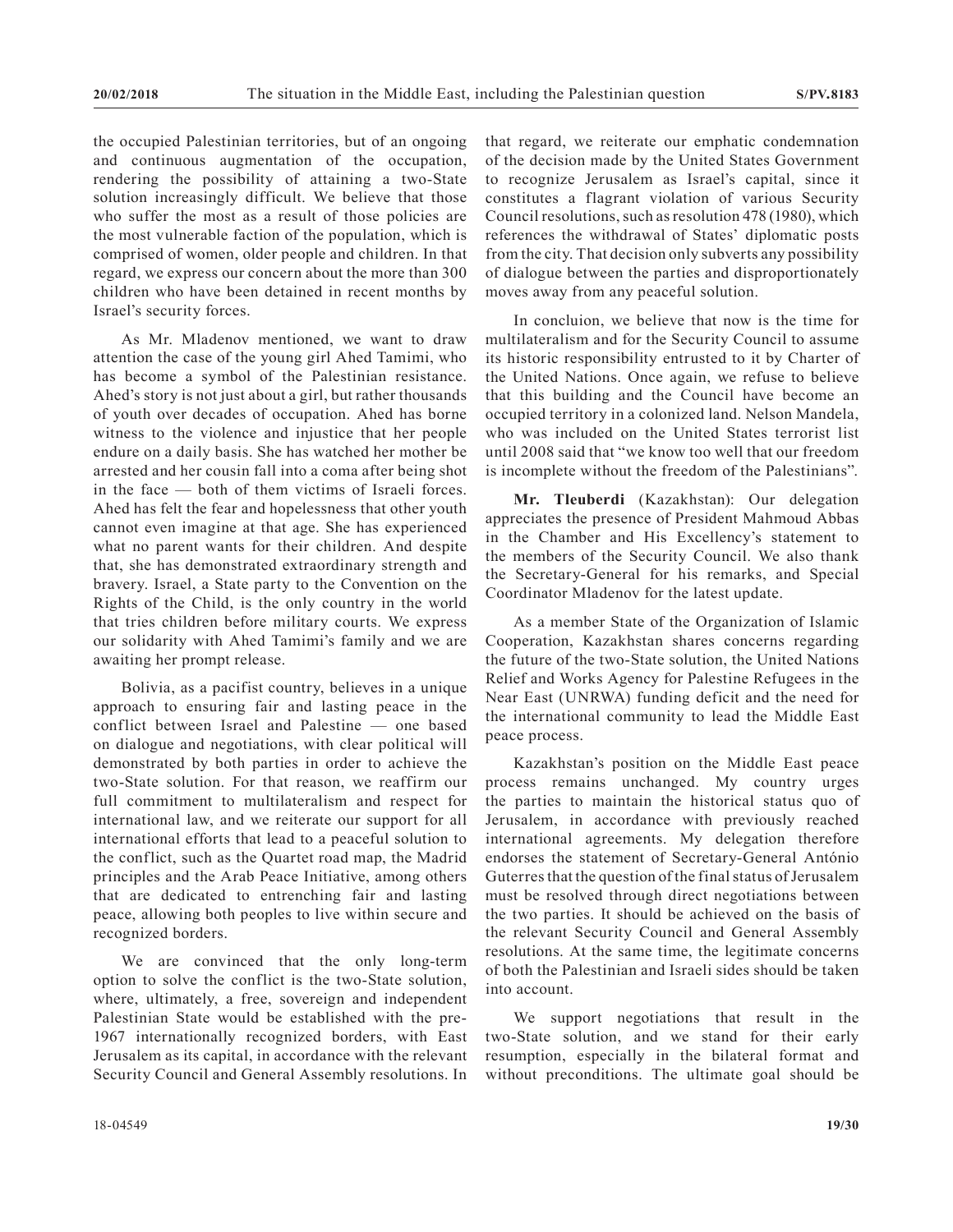the restoration and promotion of the peace process, in accordance with the relevant Security Council resolutions, the Madrid principles, the principle of land for peace, the Quartet road map and the Arab Peace Initiative.

Kazakhstan declares its support for the rights of the Palestinian people to self- determination and the establishment of a free, sovereign and independent State within its international borders pre-1967, with East Jerusalem as its capital, coexisting in peace with Israel. At the same time, we emphasize the right of Israel to security. We also propose restoring trust and utilizing the confidence-building measures with a three-fold approach, namely, the promotion of a securitydevelopment nexus, a revamped regional approach and a more enhanced, coordinated and transparent modus operandi of the United Nations in the wider region, delivering as one United Nations.

We note that the difficult humanitarian situation in Gaza, which further contributes to instability and frustration, could lead to the resumption of conflict and increase of terrorist activities. In that regard, we urge the official authorities of Israel and Palestine to help resolve the humanitarian crisis in the Gaza Strip. That requires confidence-building measures with an economic dimension, with support from the international community.

Kazakhstan endorses the concern expressed by the Special Coordinator over the funding of UNRWA this year. A significant reduction of its regular budget has already increased the anxieties of the 5.3 million Palestinian refugees, who have already suffered at the hands of the longest protracted refugee crisis. Kazakhstan also expresses great concern over the growth of Israeli settlements in Palestinian territories. All United Nations resolutions in that regard have been an important step to bring about a cessation of settlement activities and prevent violence against civilians.

We also call upon the leaders of Israel and Palestine to take concrete steps that will preserve the possibility of peaceful coexistence between the two States and strengthen the prospects for peace based on the inalienable right of Palestinians to statehood and Israel's right to security, as we mentioned before, and recognition. Kazakhstan welcomes the United States diplomatic efforts in resuming the peace process and talks with the leaders of both countries, which United

States President Trump held in Washington, D.C., in recent days.

We call on the Middle East Quartet to revive the work on the Palestinian-Israeli track in the context of United States efforts in that direction. We also welcome the efforts of the Russian Federation and Egypt to ensure intra-Palestinian unity and urge all Palestinian political parties and movements to integrate into one national political structure. Kazakhstan believes it is necessary, in the very near future, to begin negotiations on each existing problem, with a view to reaching an agreement on pending issues and giving them a socalled final status. Only such an approach would lead to the adoption of a basic treaty.

**Mr. Allen** (United Kingdom): I would like to thank the President, the Secretary-General and Mr. Mladenov. I would like to welcome President Abbas and thank him for his address to the Security Council. I welcome his stated commitment to non-violence and to engaging constructively towards the two-State solution.

The United Kingdom remains committed to a two-State solution that ends the Israeli-Palestinian conflict, and we will support all and any efforts to that end. Our long-standing goal is a negotiated peace settlement that leads to a safe and secure Israel, living alongside a viable and sovereign Palestinian State, with secure and recognized borders and with Jerusalem as a shared capital of both States.

United States leadership on this issue is indispensable to achieving a solution that meets the aspirations of both parties, and we look forward to the announcement of peace proposals when the United States Administration judges them to be ready. United States efforts offer a significant opportunity to deliver peace, and they should be supported and encouraged by all. We stand ready to provide political and practical support to help achieve a viable agreement. We encourage the parties to make a public commitment to renewed peace negotiations based on a two-State solution. In order to move forward, it is important that they reaffirm their commitment to all previous diplomatic agreements, which have taken us closer to peace. Those agreements remain an important basis for renewed talks. We welcome the Palestinian Authority's continued recognition of the State of Israel and the parties continuing security cooperation.

If a peace process is to succeed, it needs to be conducted in an atmosphere free from violence. We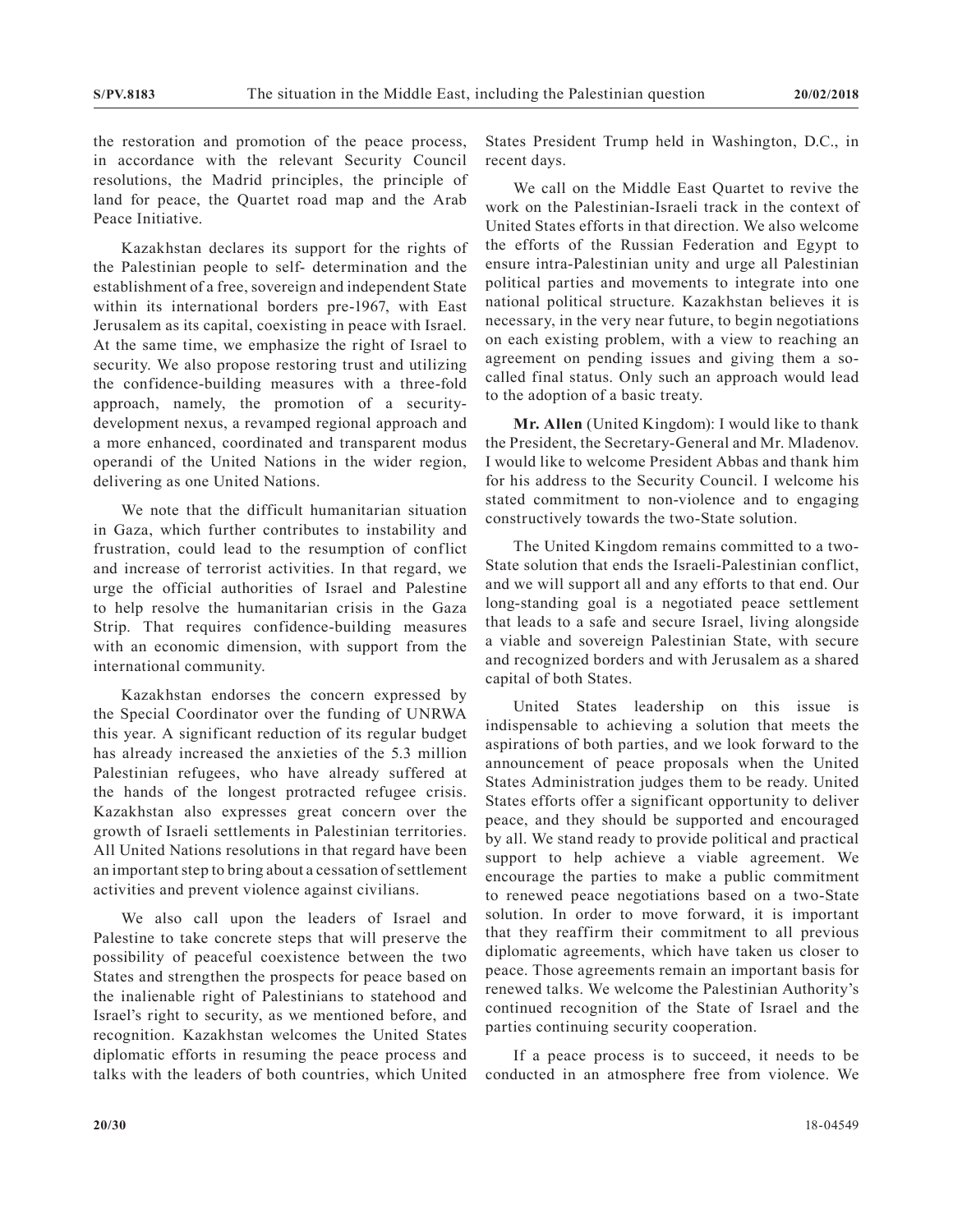regret that too many people continue to undermine efforts to achieve peace. We condemn the detonation of an improvised explosive device along the Gaza border with Israel on Saturday, which wounded four Israeli soldiers, including two seriously. We also condemn the recent terrorist attack in the West Bank settlement of Ariel. There is never an excuse for terror, and our thoughts are with the family and friends of the victim, as they are with all those who have been affected by violence. Every Israeli and Palestinian has the right to live in peace and security. There is also a right to dignity, and we condemn kidnappings, as well as acts that prevent families from being able to properly grieve for their loved ones.

We will continue to press all sides to refrain from engaging in or encouraging incitement to hateful action or language. That only serves to stir up prejudice and takes us further from the goal of achieving peace. In that regard, it is unacceptable for anyone to deny the legitimacy of the connection of either the Jewish or Palestinian peoples to the land. Inflammatory and unhelpful rhetoric on both sides weakens trust, corrodes mutual respect and undermines prospects for peace. We call on both parties to act with restraint and to show bold leadership. Only when both parties reject violence and work together to ensure calm and stability can peace have a chance to flourish.

We are concerned by the Israeli Government's recent decision to establish a settlement deep in the West Bank — the second in 12 months. Those plans have also raised the possibility of the retroactive legalization of the illegal outpost of Havat Gilad, and there have been renewed threats from Israel to demolish structures in Al-Susiya, in the occupied West Bank. We call on Israel to immediately reverse its policies of settlement expansion and demolitions. They undermine the physical viability of the two-State solution and call into question Israel's own commitment to peace.

The lack of Palestinian unity continues to be an impediment to achieving peace. We therefore support reconciliation efforts that lead to the full return of the Palestinian Authority to Gaza. As Special Coordinator Mladinov informed us last week, current conditions in the Gaza Strip are dire. Further deterioration of the humanitarian situation will not only continue to put lives at risk, but would represent a threat to stability in the region. It is essential that all parties work urgently to improve the situation, and we call for an easing of access controls for people and goods into an out of Gaza. The United Kingdom remains a committed supporter of the United Nations Relief and Works Agency for Palestine Refugees in the Near East. It must be able to continue its vital work to improve the lives of Palestinian refugees and help maintain stability across the region. It needs appropriate funding to do so.

All United Nations States Members have a role to play in nurturing peace and rejecting violence. We are therefore concerned by incursions across Israel's border with Syria earlier this month. Our commitment to Israel's security is unwavering, and we support Israel's right to defend itself.

The United Kingdom's position on an Israeli-Palestinian peace agreement has not changed. It should be based on the lines as they stood on 4 June 1967, with equal land swaps to reflect the national security and religious interests of the Jewish and Palestinian peoples. Jerusalem should be the shared capital of the Israeli and Palestinian States, and its status must be determined through a final-status agreement. A just, fair, agreed and realistic settlement for refugees is needed that is demographically compatible with the principle of two States for two peoples.

In conclusion, like everyone in the Council, the United Kingdom strongly supports peace. We want to see renewed peace negotiations, supported by the international community, that lead to a safe and secure Israel — the homeland for the Jewish people — living alongside a viable and sovereign Palestinian State — the homeland for the Palestinian people. Let us all work together to lay the groundwork for peace.

**Mr. Ndong Mba** (Equatorial Guinea) (*spoke in Spanish*): First of all, allow me to thank you, Sir, for convening this meeting in order to hear the briefing on the situation in the Middle East, including the Palestinian question, by Mr. Nickolay Mladenov, Special Coordinator for the Middle East Peace Process and Personal Representative of the Secretary-General. We commend Mr. Mladenov for the excellent work that he is doing in the Middle East in the search for peace in that region. We welcome the President of the State of Palestine, His Excellency Mr. Mahmoud Abbas, and are grateful for his presence at this meeting. We also appreciate the presence of Secretary-General António Guterres.

The Republic of Equatorial Guinea is optimistically following developments in Iraq, although it is very concerned about the current situation in Yemen and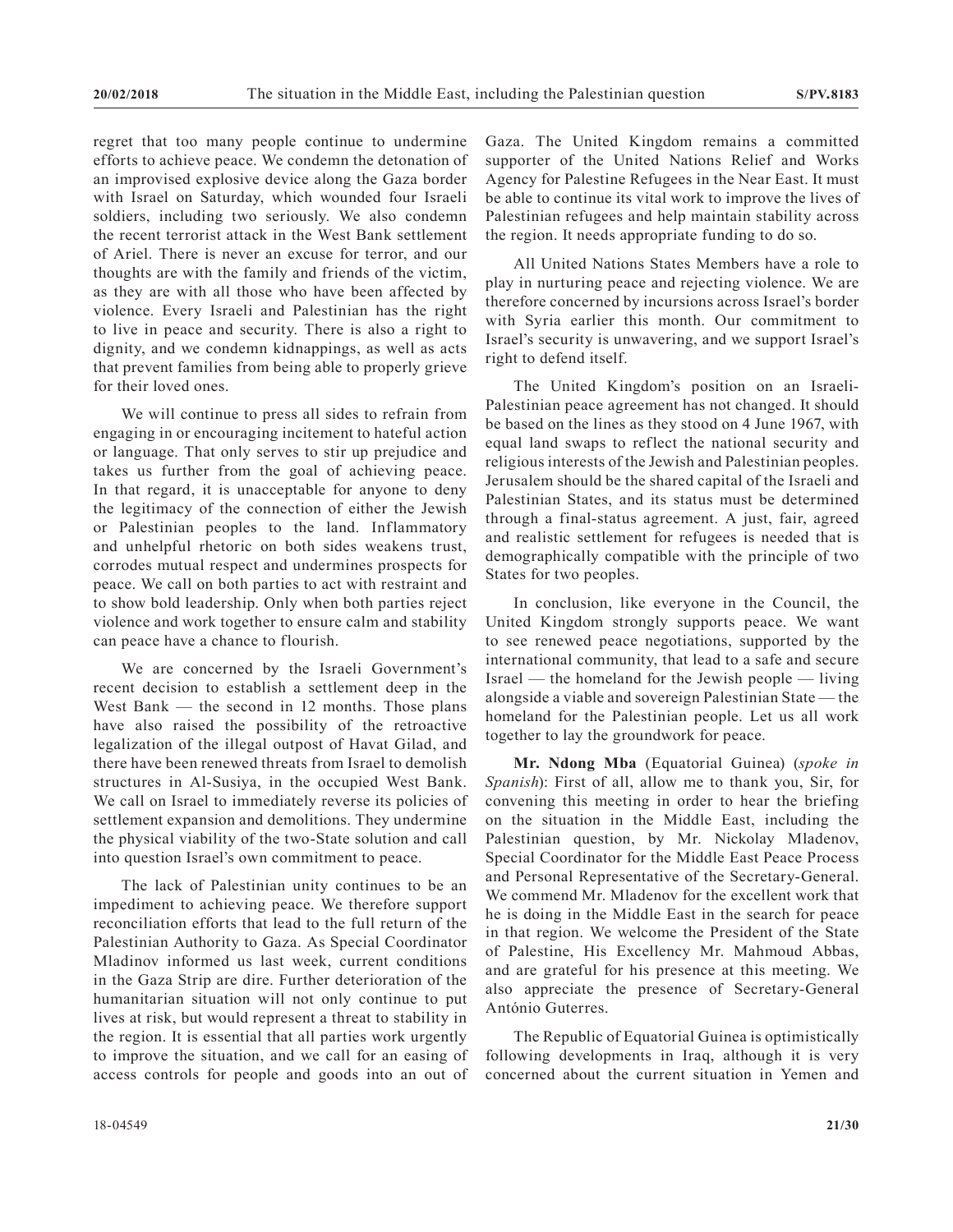Syria, and it expresses its deep concern about recent developments in the Iraeli-Palestinian conflict. Accordingly, we express the full support of Equatorial Guinea for stabilizing and bringing peace to the region in general, and the situation between Israel and Palestine in particular.

Equatorial Guinea regrets the latest escalation of violent incidents and tensions between Palestinians and Israelis, as we just heard in Mr. Mladenov's briefing, and calls on all parties to act rationally and refrain from actions that could aggravate an already complex situation. The Government of Equatorial Guinea, led by His Excellency President Obiang Nguema Mbasogo, always advocates for negotiated solutions to all conflicts and problems no matter how complex or intractable they might seem, and, with regard to the case at hand, our Government's stance is no different. We therefore call on all parties involved in the conflict to do their utmost to normalize the situation and alleviate the suffering of the people. The Government of Equatorial Guinea advocates for the two-State solution directly negotiated between Israelis and Palestinians, or within the framework of a multilateral mechanism. It is possible that such a solution might entail painful concessions for both parties, as the very nature of dialogue implies the ability and need to make concessions.

All negotiations must be conducted within the framework of the relevant Security Council resolutions and the Arab Peace Initiative. The final status of Jerusalem must be the consequence of such negotiations. Equatorial Guinea considers as just the historic claims of the Palestinian people, which have been validated by the various declarations by the African Union and the relevant General Assembly and Security Council resolutions. But Israel's right to live in peace and security must also be taken into account. The parties should refrain from unilateral actions that could stymie dialogue.

We are deeply concerned about the critical humanitarian situation in Gaza, as highlighted by Mr. Mladenov's briefing. Equatorial Guinea believes that the solution to the grave humanitarian crisis should be a priority for the international community, with the objective of improving the plight of the civilian population. We therefore commend Qatar and the United Arab Emirates on providing financial assistance to ease the humanitarian crisis. Nonetheless, it is not enough to resolve issues with health care, drinking water and electricity. Without those services, it is very difficult to provide medical assistance and a semblance of normalcy. We call for intra-Palestine dialogue to overcome differences. We believe it will have a positive impact on the quest for a just solution to the crisis.

In conclusion, we pay well-deserved tribute to the United Nations Relief and Works Agency for Palestine Refugees in the Near East for its work, despite scarce resources, and call for the continued provision of international financial assistance to an agency whose humanitarian efforts are very noble and laudable.

**Ms. Wronecka** (Poland): At the outset, I would like to thank the Secretary-General for his statement. We thank the Special Coordinator for the Middle East Process and Personal Representative of the Secretary-General, Mr. Nickolay Mladenov, for his comprehensive briefing. We are also pleased to welcome President Mahmoud Abbas to today's meeting.

Poland strongly supports all initiatives aimed at stabilizing and strengthening peace and security in the Middle East. Regrettably, since our last briefing (see S/PV.8167), no significant positive moves towards achieving peace have been made. On the contrary, we cannot fail to notice that the situation has deteriorated.

We note with concern an increase in the number of incidents along Israel's border with the Gaza Strip — mortar rockets fired from the Strip and Israel's retaliatory measures, as well as growing tensions over Israel's northern border. We recognize Israel's right to defend itself and ensure the security of its citizens. At the same time, we urge all parties to exercise restraint in order to avoid further hostilities that would put large groups of the population at risk. Particularly worrying is the humanitarian situation in the Gaza Strip, where we face a deep crisis with regard to life-saving health, water and sanitation services. The current shortages of fuel could soon aggravate the situation even further, depriving the inhabitants of Gaza of hope and real prospects and inciting inflammatory remarks that result in violence, extremism and radicalization, in particular among young people.

We are deeply concerned about the deteriorating financial situation of the United Nations Relief and Works Agency for Palestine Refugees in the Near East (UNRWA). The effects of reducing support could lead to serious security and humanitarian consequences, not only in Palestinian territories but also in neighbouring countries that host Palestinian refugees. The Agency already faces great challenges in upholding its mandate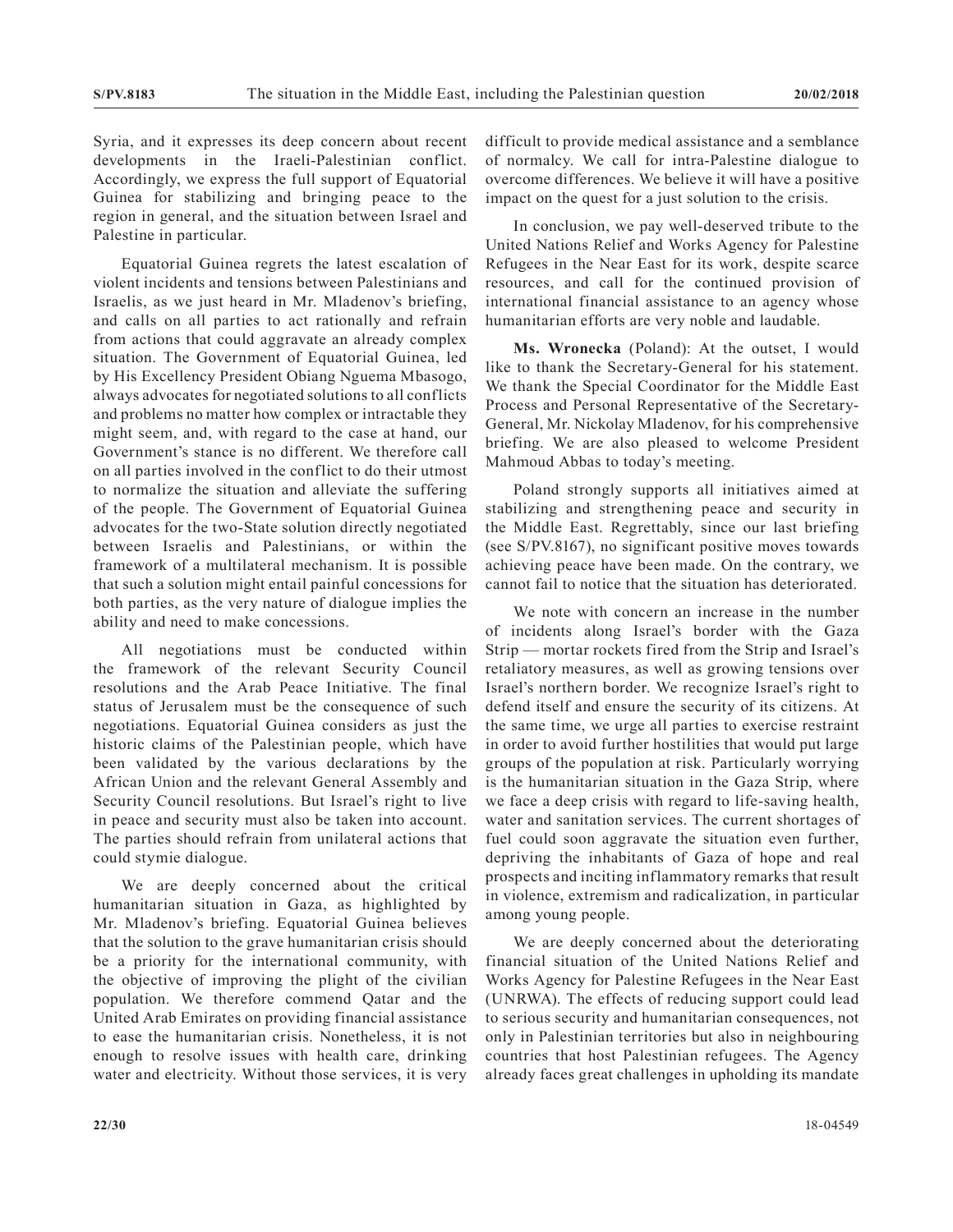to preserve key services, such as education and health care. The international community, as a whole, cannot shirk its responsibility and obligations to Palestinian refugees. We must make every effort to ensure the smooth continuation of the Agency's work on a solid financial basis. For its part, for years, Poland has actively and regularly supported UNRWA and will maintain its support for Palestinian refugees through annual contributions to the Agency. In response to the current needs, Poland will contribute to UNRWA's general budget in the first quarter of the year.

I would like to add that a stable humanitarian situation in the entire Middle East region is a key priority for Poland. For that reason, in recent years, we have significantly increased our support for the most affected people in Syria, its neighbouring countries and the West Bank through bilateral and multilateral assistance, including the Polish contribution under the Economic Resilience Initiative last year.

In more general terms, let me underline that the Security Council must maintain its commitment to resolving one of the longest-standing conflicts on our agenda. We should continue to seek an end to the Israeli-Palestinian conflict by reviving the peace process. Only a return to meaningful bilateral negotiations, based on the relevant United Nations resolutions and international law, can provide positive input to the process. That is the only path towards a two-State solution and resolving all final-status issues. Poland supports a two-State solution under which the national aspirations of both parties to the conflict would be met, including Palestine's right to self-determination and independence and Israel's right to ensure its security and normalization of relations with Arab States.

In line with the long-standing European Union position, we would like to reiterate our position on Jerusalem. We strongly believe that the aspirations of both parties with regard to Jerusalem must be fulfilled, and a way to resolve the status of Jerusalem must be found through negotiations.

We appeal to Israel and Palestine to refrain from unilateral steps that prejudge the outcome of final-status negations, and expect them to demonstrate their commitment to peace through their actions and policies. We condemn all acts of terrorism and incitement to violence. In our opinion, they constitute a significant obstacle to the reactivation of the peace process.

We continue to watch developments on intra-Palestinian reconciliation closely, and we call on all Council members to support that process in accordance with the Quartet principles. We believe that reaching an outcome accepted by the international community could be an important step for the unity of a future Palestinian State and may, in the long term, lead to a sustainable peace agreement. An important element of such a solution is the involvement of countries of the region. We should build on the relevance of the Arab Peace Initiative of 2002 as a comprehensive framework for the resolution of the Arab-Israeli conflict, thereby contributing to regional peace and security.

**Mr. Ma Zhaoxu** (China) (*spoke in Chinese*): I would like to thank the Secretary-General for attending today's meeting.

We thank the Special Coordinator for the Middle East Process and Personal Representative of the Secretary-General, Mr. Mladenov, for his informative briefing. China welcomes His Excellency President Abbas of Palestine at today's meeting and thanks him for his remarks.

The question of Palestine is the most protracted regional hotspot since the Second World War. It lies at the heart of the Middle East issue and is fundamental to achieving peace in the region. Only by establishing a genuine State of Palestine can Israel enjoy lasting security. Only a comprehensive settlement to the question of Palestine can bring about a fundamental shift in the situation in the Middle East. China is gravely concerned about the situation between Palestine and Israel, which remains tenuous, and the dire humanitarian situation in Gaza.

All parties should faithfully implement resolution 2334 (2016), cease all settlement activities in the occupied territory and act to prevent further violence against civilians. All parties should remain calm, exercise restraint and move towards each other, thereby helping to foster the necessary conditions for the resumption of talks. We believe that a two-State solution represents the right way forward towards resolving the question of Palestine. The international community should uphold the relevant United Nations resolutions, the principle of land for peace and the Arab Peace Initiative, while jointly exploring ways and means to promote peace so as to achieve an early, comprehensive, just and durable solution to the question of Palestine.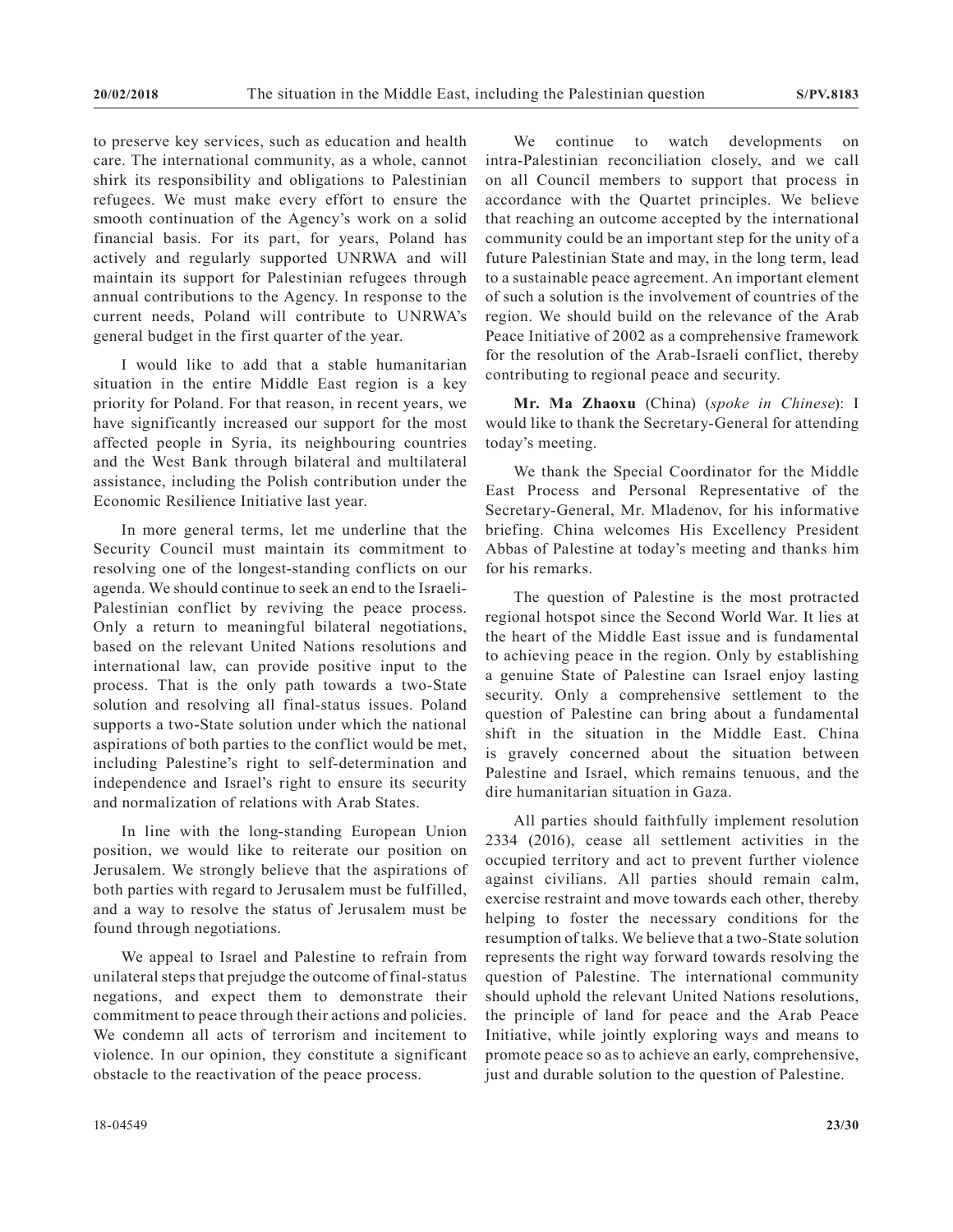The international community should offer guarantees regarding Israeli-Palestinian peace talks. Parties with major influence on the Middle East should all play a constructive role in that regard. China remains committed to supporting and facilitating the Middle East peace process. We support the Palestinians establishing a fully sovereign and independent Palestinian State on the basis of the pre-1967 borders, with East Jerusalem as its capital.

In July last year, Chinese President Xi Jinping put forward a four-point proposal to promote the resolution of the question of Palestine, calling for the advancement of the political process on the basis of the two-State solution, adherence to the philosophy of shared, comprehensive, cooperative and sustainable security, greater coordination of international efforts to maximize synergy for peace, and a holistic approach for peace through development. Work is in full swing to implement that proposal. In December last year, China successfully hosted a symposium of Palestinian and Israeli pro-peace actors and will continue to push for a political settlement to the question in a constructive fashion.

The question of Jerusalem is complex and delicate, but it underpins the future solution to the question of Palestine. All parties should respect historical plurality, uphold fairness and justice, implement international consensus, strive for peaceful coexistence and act upon the relevant United Nations resolutions so as to reach a solution that accommodates all parties' interests through final-status negotiations. Palestine and Israel should respect each other's right to live and avoid any action that may aggravate the current situation.

The international community needs to continue providing humanitarian assistance to the Palestinian people and refugees, which can help improve the political, security and humanitarian situation there. Over the past six decades and more, the United Nations Relief and Works Agency for Palestine Refugees in the Near East (UNRWA) has played an indispensable role in easing the humanitarian crisis in the occupied territories. We call upon all parties to scale up their support for UNRWA and countries hosting the Palestinian refugees so as to steadily improve the humanitarian conditions in which the refugees are living.

**Mr. Tanoh-Boutchoue** (Côte d'Ivoire) (*spoke in French*): Côte d'Ivoire welcomes the holding of today's meeting on the situation in the Middle East, including the Palestinian question, and thanks the Secretary-General and the Special Coordinator for the Middle East Peace Process, Mr. Nickolay Mladenov, for the quality of their comments and briefings on the subject under consideration. We also welcome the presence among us at this morning's debate of the President of the Palestinian Authority, His Excellency Mr. Mahmoud Abbas, as well as the Permanent Representative of the State of Israel to the United Nations.

Twenty-five years after the signing of the Oslo Accords, hopes for a peaceful settlement of the Israeli-Palestinian conflict have dwindled, and the compromise solution of two States living side by side in peace and security seems increasingly to recede. This lack of political prospects has contributed to a serious deterioration of the humanitarian situation for the Palestinian communities in the West Bank.

Given this alarming situation, my delegation is worried about a renewed outbreak of violence and confrontation, which would put at even greater risk the possibility of a peaceful settlement of the Israeli-Palestinian crisis. After the clashes of recent days that caused the deaths of two Palestinians and wounded Israeli soldiers, we therefore call on the Israeli and Palestinian parties to exercise the utmost restraint.

My delegation continues to believe that peace between Palestinians and Israelis is still possible, despite the current impasse. My country remains convinced that there is no alternative to peace, which is why we call on the parties to the conflict to engage in constructive dialogue in order to overcome the obstacles. In that context, Côte d'Ivoire calls on the parties — for both sides — to renounce any unilateral initiative that could only jeopardize the chances of a political and peaceful settlement of the crisis.

We would like to take this opportunity to reaffirm our principled position in favour of a two-State solution as the only viable option to enable the Palestinian and Israeli peoples to live and coexist in peace and security. Côte d'Ivoire also believes that the final status of the City of Jerusalem must be negotiated as part of a mutually agreed solution between the two parties, as provided for in the relevant United Nations resolutions.

The consequences of the Israeli-Palestinian conflict, it should be recalled, are disastrous for the people living in the Gaza Strip, who have been faced with an unprecedented humanitarian crisis, a high youth unemployment rate of up to 47 per cent, and shortages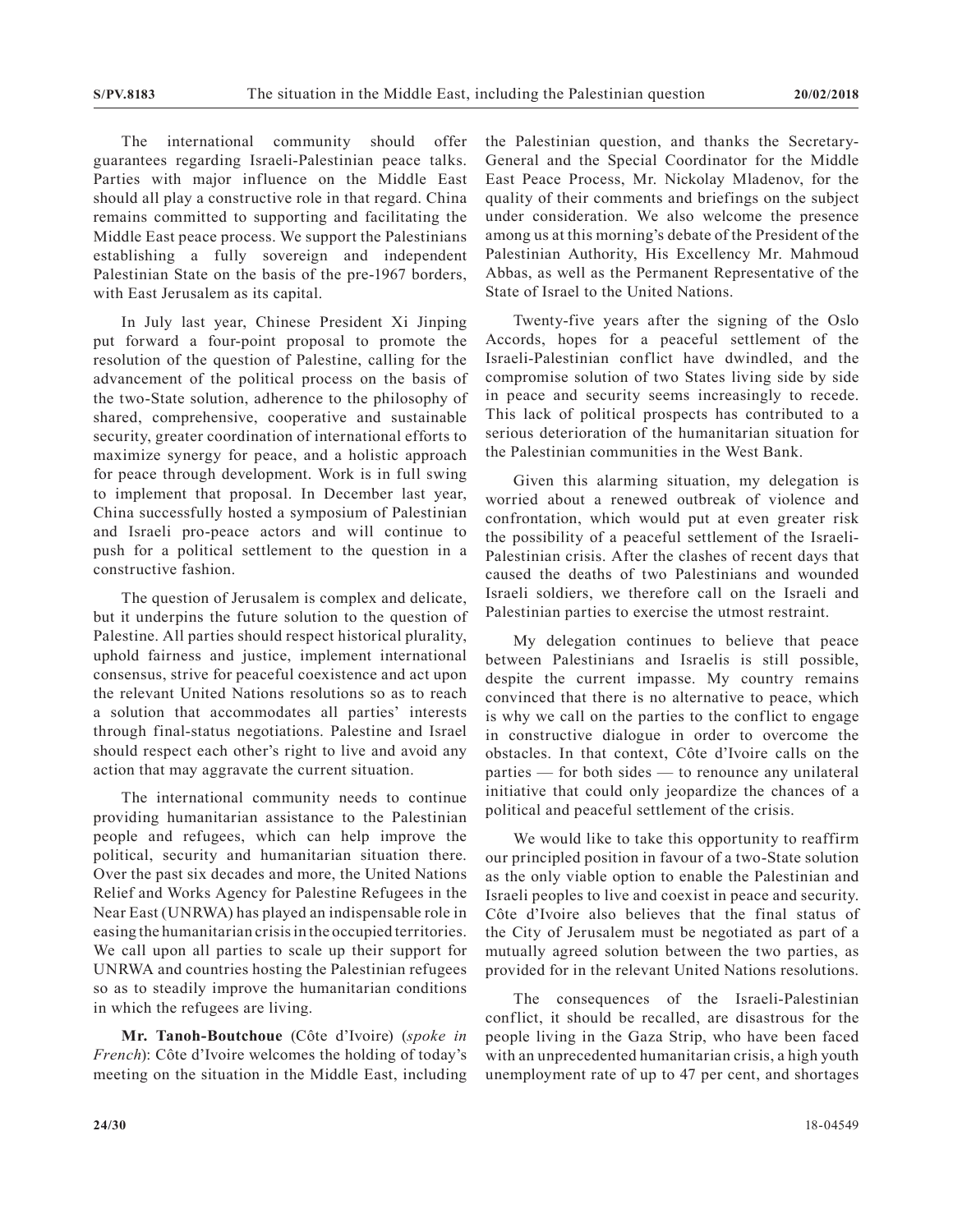of water and electricity. My delegation therefore calls for the resumption of negotiations between Israel and the Palestinian Authority. Furthermore, on the basis of enhanced cooperation, we encourage the Palestinian parties to continue to pursue dialogue with a view to achieving an effective return of the Palestinian Authority to Gaza, which would allow for a better handling of current humanitarian issues.

**Mr. Meza-Cuadra** (Peru) (*spoke in Spanish*): We welcome the convening of today's meeting and welcome the presence among us this morning of the Secretary-General. We would also like to express our gratitude for Mr. Nickolay Mladenov's very detailed briefing. We particularly welcome the presence of Mr. Mahmoud Abbas, President of the State of Palestine, and other sennior officials.

Peru follows the situation in Palestine with deep concern. The inflexibility of positions, the absence of dialogue between the parties and the unbroken stream of violent episodes have led to a stalemate in the peace process in the form of an unstable and unsustainable status quo. Against that backdrop, we stress the importance and urgency of a forging a basic framework of understanding that would help to reverse negative trends on the ground and favour the resumption of direct negotiations between the parties, with a view to achieving the only viable solution: two States living side by side with secure and mutually recognized borders. In that connection, we should remember the relevance and validity of the Oslo Accords, which provided the parameters necessary for such a solution, as well as the important role of the Quartet.

We consider it necessary, in the political, religious and social spheres, to act with respect, while also seeking to build mutual trust as a precursor to the resumption of constructive dialogue. Leaders on both sides are responsible for showing tangible restraint, a commitment to peace and respect for international law and the Charter of the United Nations.

This leads me to recall the obligation to implement the resolutions of the Security Council. In particular, we deem it urgent to put an end to some practices that have been on the rise in the past year, that is, settlements, the demolition of homes and eviction, in the Palestinian territories occupied since 1967. All of this must stop, in line with resolution 2334 (2016). Moreover, we urge those parties directly involved to desist from, investigate and punish all violations of and international humanitarian law, all terrorists act and all attacks on civilians.

Tangible steps to this end must be taken. For example, information must be forthcoming on the plight of fallen or detained Israeli soldiers. We believe that the return of the remains of the fallen to their relatives would be an important gesture of humanity. By the same token, we believe that it is essential that the right to legitimate defence be invoked by the Israeli authorities legally and proportionally and in a careful manner. The human rights of Palestinian citizens, including minors, cannot be trampled upon.

In a similar vein, we also believe that it is crucial to reject hate speech, anti-Semitism and discrimination in all its forms. In any society, ethnic, cultural and religious diversity should be viewed as something precious, never as a threat.

We note with concern the ongoing deterioration of the humanitarian situation in the Gaza Strip, described a few months ago by Secretary-General António Guterres himself as

"one of the most dramatic humanitarian situations I have seen in many years working at the United Nations".

We deem it urgent to meet the basic needs of the people in Gaza. Poverty and marginalization are fertile breeding grounds for radicalization and violent extremism. It is important to promote sustainable peace, twinning humanitarian assistance with development plans that offer hope and opportunities to the youth.

We take this opportunity to reiterate our appreciation for the United Nations Relief and Works Agency for Palestine Refugees in the Near East. It is important to support the Agency and to endow it with stable and predictable financing. This leads me to hail the extraordinary meeting of the donors conference that took place in Brussels on 31 January, and I also hail the willingness stated by many countries to use their good offices and to contribute to alleviating the situation on the ground.

**Mr. Van Oosterom** (Netherlands): First let me welcome the presence earlier of President Abbas here in the Council, and let me thank Mr. Mladenov for his detailed briefing and certainly for his efforts for peace.

The facts on the ground speak for themselves and leave little room for optimism. We face a growing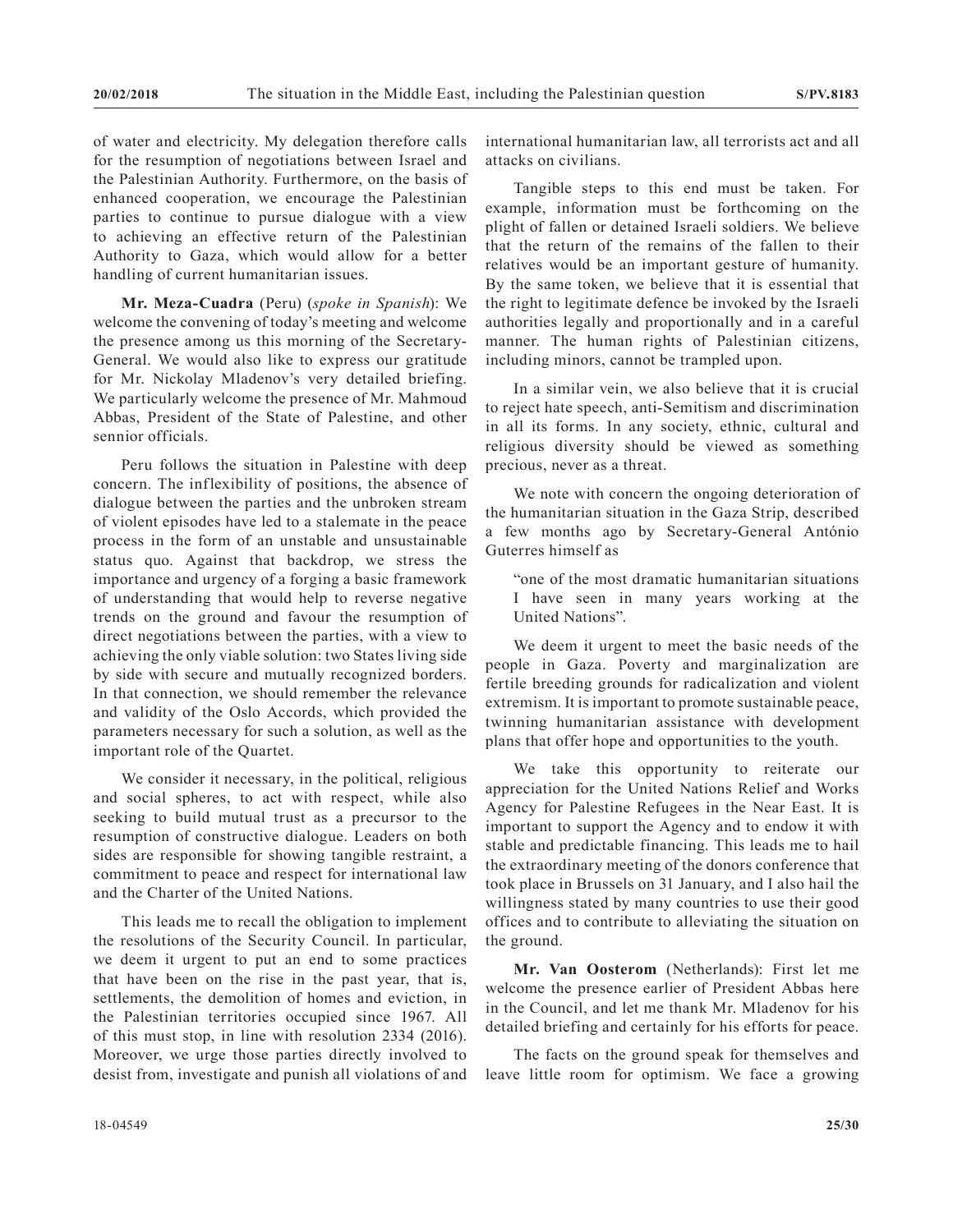humanitarian and economic crisis in Gaza, and we see a lack of possibilities for Palestinian development in the West Bank.

I will touch on three points in that context: first, the two-State solution and the need for tangible steps; secondly, the need for commitment and international support; and, thirdly, the situation in Gaza.

With regard to my first point, the two-State solution, it is worth recalling the Oslo accords, signed by President Abbas, who has always advocated a peaceful road towards a Palestinian State. The Oslo accords held the promise of two States within five years of their signing, in 1993. We are now in the twentyfifth year since Oslo, and the obstacles to peace have only grown.

Oslo was not just a document; it was a vision. We remain firmly convinced that only the two-State solution, based on the borders of 1967, will lead to sustainable peace. We recall that a lasting solution to the conflict must be achieved on the basis of the relevant Council resolutions; the Madrid principles, including land for peace; the road map; the agreements previously reached by the parties; and the Arab Peace Initiative, with the State of Israel and an independent, democratic, contiguous, sovereign and viable State of Palestine living side by side in peace and security and mutual recognition.

The Kingdom of the Netherlands believes that clear parameters define the basis for negotiations, including on Jerusalem. These parameters are key elements of a successful outcome.

The Kingdom of the Netherlands calls upon both sides to translate their stated desire for peace into tangible steps, steps that build trust and contribute to the preservation of the possibility of the two-State solution, in line with resolution 2334 (2016). This requires a fundamental change in the developments on the ground, which continue to undermine the prospect of a two-State solution.

The Kingdom of the Netherlands reiterates its strong opposition to Israel's settlement policy and the actions taken in this context, including continuous demolitions; plans leading to the forced transfer of Bedouin communities in the West Bank; the announcement that the Havat Gilad outpost would be legalized into a settlement; and legislative proposals that entail nothing

less than annexation. Such actions and proposals are cause for serious concern.

The Kingdom of the Netherlands' position has not changed: settlements are illegal under international law and undermine the viability of the two-State solution and prospects for a lasting peace. At the same time, the continued violence, including the firing of rockets, as well as incitement, needs to stop.

The Kingdom of the Netherlands is deeply concerned by the escalation of violence in and around Gaza. Rocket attacks by militants from Gaza are unacceptable and need to stop. The leadership on both sides must work to prevent escalation.

Secondly, concerning the need for commitment and international support, the current lack of confidence between parties but also in tried formats for negotiations creates a dangerous vacuum. They cause both the Israeli and Palestinian populations to lose hope.

Worldwide examples of resolved conflicts show that negotiations do not start with trust, they start with courage and the political commitment to reach out, build bridges and create trust, taking people along step by step.

The international community can certainly help in providing a political horizon for the two-State solution, in line with relevant Council resolutions. The international community can support the parties to find a path back to the negotiation table. To this end, cooperation between the Quartet partners as well as regional players and with both parties is crucial.

We fully support the initiatives for the two-State solution taken by the High Representative of the European Union, working together with both parties, the other members of the Quartet and regional partners.

The Kingdom of the Netherlands will continue to play a constructive role, building on our good relations with both sides.

This brings me to my third point: Gaza. As others have said, the crisis in Gaza is growing rapidly. Unemployment is rising, and the economy is coming to virtual standstill. Gaza faces a lack of energy supply that affects all aspects of life, including the provision of water and the treatment of sewage. Almost none of the groundwater is now fit for human consumption, and raw sewage flows into the sea, polluting the water needed for desalination. The people of Gaza suffer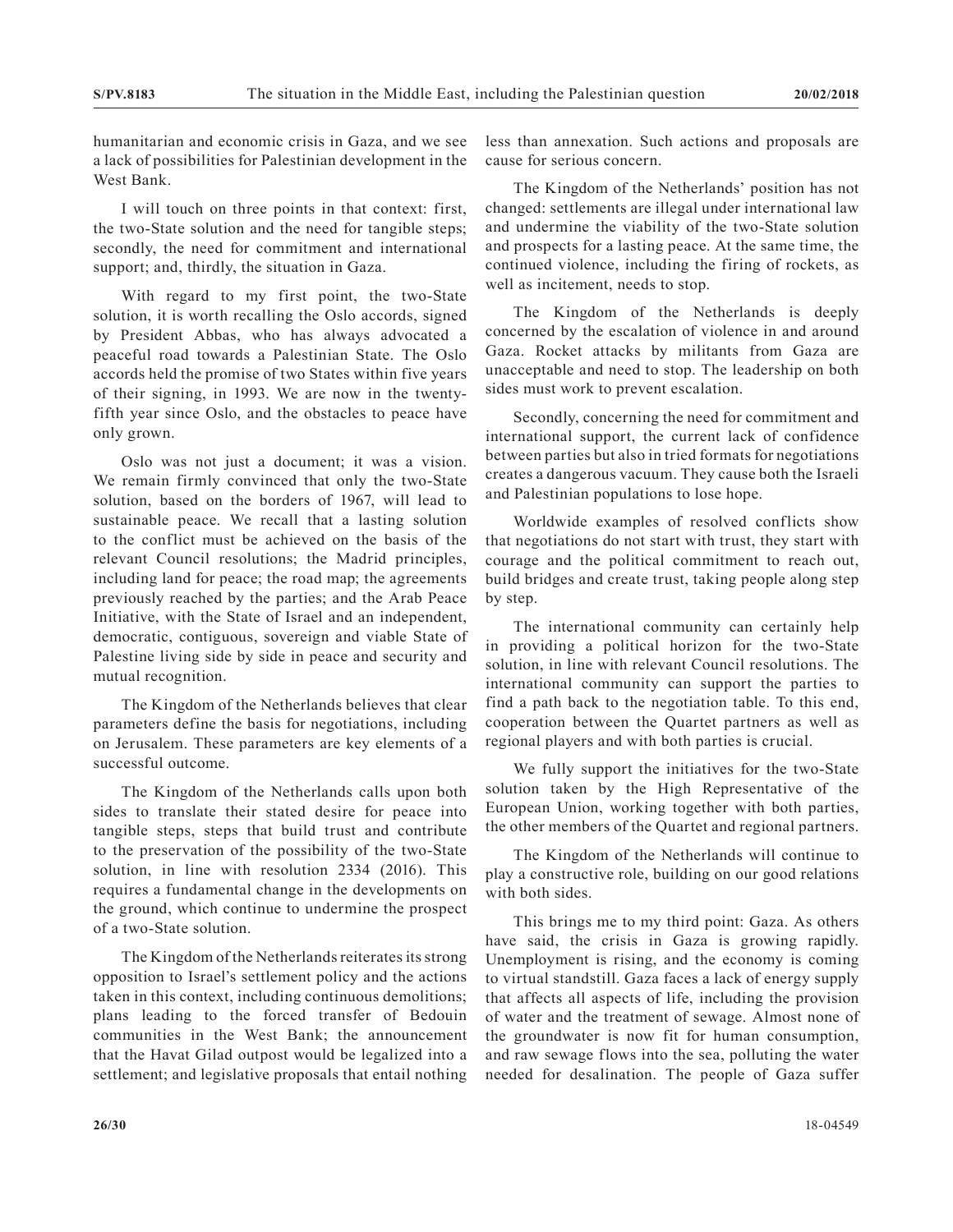from insufficient access to adequate health care. In the words of the Secretary-General, Gaza will become unlivable by 2020.

But for many, it is hardly livable this very day. A growing number of people there are dependent on humanitarian aid, and the United Nations Relief and Works Agency for Palestine Refugees in the Near East (UNRWA), as we all know, is the largest provider of this aid. The critical financial situation of UNRWA is undermining its ability to provide basic services to the people of Gaza. We are concerned that this negative forecast will lead to growing despair in Gaza. It will add to the unpredictability of the situation and increase the risk of instability in the other areas of operations of UNRWA. It is our collective responsibility to ensure that UNRWA is able to execute its mandate as given by the General Assembly.

The Kingdom of the Netherlands calls upon all stakeholders to put the needs of the population at the forefront in future decisions regarding Gaza.

The positive measures suggested by the Ad Hoc Liaison Committee in Brussels can lead to a significant improvement in living conditions. This includes the expansion of possibilities for trade and support for essential services such as water and energy. We therefore call upon all parties involved to live up to the commitments made. We call on the Palestinian Authority to proceed on the challenging path of intra-Palestinian reconciliation. We support the efforts to restore unity between the West Bank and Gaza, and the return of the Palestinian Authority to Gaza as the single, legitimate governing authority. The incidents over the weekend showed again the need for a political solution for Gaza.

In conclusion, I started by saying there was little cause for optimism. However, in the Middle East optimism is not so much a choice as it is a necessity. This conflict can be solved; the conflict must be solved. We should all work diligently and in concert to advance the two-State solution: the parties themselves, the region and the international community at large.

**Mr. Alemu** (Ethiopia): We would like, as always, to thank Special Coordinator Mladenov for his useful and comprehensive briefing on the most recent developments concerning the Middle East and Palestine. We have always benefited from his briefings. We were pleased and honoured to have had His Excellency President Mahmoud Abbas with us this morning. We thank him for having been at this meeting and for sharing with us his thoughts and vision on the very critical issue at hand. We also thank Ambassador Danny Danon for having been at this meeting and for sharing with us the Israeli perspective.

We are very concerned about the lack of progress in the Israel-Palestinian peace process. The most recent developments have once again brought the Israeli-Palestinian dispute back to the fore, thereby underscoring the urgency of renewed commitment to the peace process without any further delay. It is also our conviction that there is also a need for honest and transparent readiness on the part of all those with the capacity to make a difference to help the two parties move towards mutual accommodation.

Of course, we are deeply concerned by the dire humanitarian situation in Gaza. The lack of funding for critical facilities has left many Palestinians without life-saving health, water and sanitation services. There is need for the mobilization of international support to avert a humanitarian disaster. All those who responded to the urgent appeal must be commended, but there is still a shortfall in funding and more needs to be done to ensure that Palestinians have access to life-saving basic services. It is our earnest hope that humanitarian needs will be protected from any temptation to politicize them.

What could be looked at together with this is the need to enable the Palestinian Authority to exercise full control over Gaza based on the Cairo agreement. We believe progress on this issue will not only improve the economic and humanitarian situation, but also advance Palestinian unity, which hopefully could provide impetus for the peace process, which now remains dormant. Although the signing of the Cairo agreement was very welcomed, not much progress has been made in terms of its implementation. That, coupled with access restrictions, continues to exacerbate the humanitarian situation. In that connection, we note the trilateral meeting held recently between the Special Coordinator, the Palestinian Prime Minister and the Israeli coordinator and the discussion held, among others, on facilitating critical humanitarian solutions and revitalizing the economy in Gaza.

Ethiopia's position on the Israeli-Palestinian dispute has always been unambiguous, as well as very transparent. As much as we support the right of Israel to exist in peace and security, we also support the inalienable right of the Palestinian people to self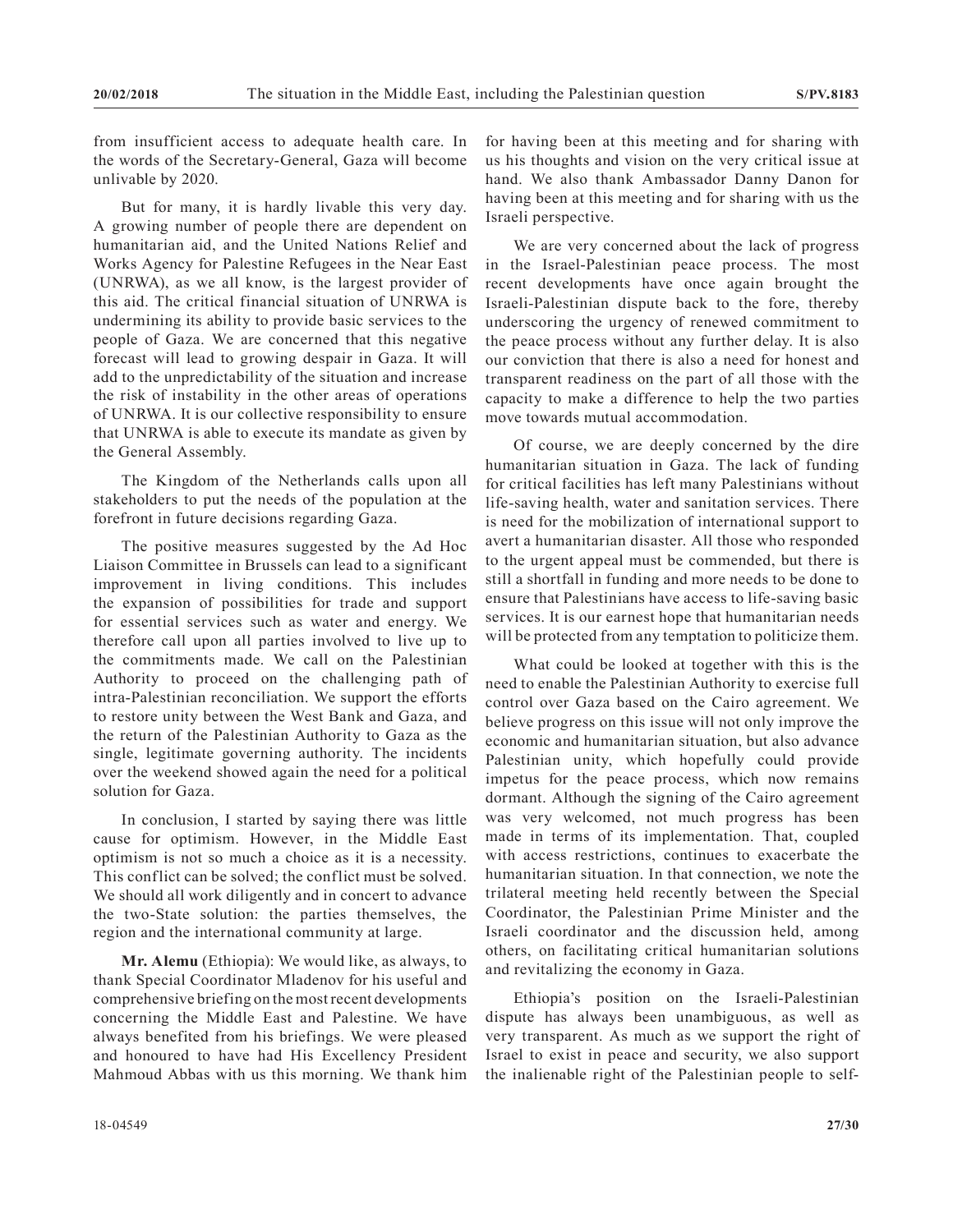determination and the right of Palestine to exist as a free and independent State. That is also the position of the African Union, whose decision we have a responsibility to respect. Accordingly, Ethiopia fully supports the goal of two States living side by side in peace and security as the only viable option for resolving the Israeli-Palestinian dispute. We believe that is not only in the best interests of both Israel and Palestine, but it will also significantly advance peace and security in the Middle East region.

However, it seems to us self-evident that lately moves have been made and actions have been taken that might not contribute to making progress towards a resolution of the outstanding issues on the basis of the two-State formula. Those steps are not only increasing frustration and mistrust, but are also undermining the very viability of the two-State solution. Removing those long-standing obstacles is imperative in order to create the necessary conditions for progress in negotiations between the two parties to achieve a comprehensive, just and lasting solution on the basis of mutual trust and a spirit of compromise that ensures Israel's security and Palestinian aspirations for statehood. That is what the situation calls for, and it is also in the best interests of the two parties as well as the international community as a whole.

Many have said that there is no plan B to the two-State solution. The Secretary-General repeated the same thing today. That cannot be contested. That is why we supported the call for the intensification and acceleration of international and regional efforts aimed at achieving a comprehensive, lasting and just solution. In that regard, we welcome the holding of the extraordinary session of the international donor group for Palestine, the Ad Hoc Liaison Committee, which met in Brussels last month, bringing together the Israelis and the Palestinians, as well as all other relevant partners for the first time in a while to discuss measures to speed up efforts that can underpin a negotiated two-State solution.

The resumption of negotiations requires the full support of all partners, and all should play their part for any meaningful progress to be achieved. In that context, it is incumbent upon the Council to discharge its responsibilities and support such efforts for the sake of peace between the Israelis and the Palestinians and peace in the broader Middle East region. No doubt, at the end of the day the responsibility for making progress

toward lasting peace and mutual accommodation based on justice and fair play falls on the two parties.

**The President** (*spoke in Arabic*): I shall now make a statement in my capacity as representative of Kuwait.

At the outset, I welcome the presence of Secretary-General António Guterres and thank him for participating in this important and historic meeting on a crucial issue that has occupied the attention of the international community for the past five decades, during which we have witnessed ongoing violations of international humanitarian law through the continued Israeli occupation of occupied Arab territories. The occupation has been condemned and denounced in resolutions of the Security Council that call for it to be brought to an end. I also thank the Special Coordinator for the Middle East Peace Process, Mr. Nickolay Mladenov, for his valuable briefing.

We are honoured by the participation of His Excellency President Mahmoud Abbas of the sisterly State of Palestine in today's meeting, under my country's presidency of the Security Council for this month. His participation was a valuable opportunity to listen directly to the protagonist of this just cause and to hear what the international community must do to honour its commitment to the purposes and principles of the Charter of the United Nations in order to guarantee the right of peoples to self-determination.

Prior to assuming its non-permanent membership of the Security Council early this year, the State of Kuwait pledged to make every possible effort to support the Palestinian cause as the most important cause for Arabs and Muslims everywhere and one of the pillars of Kuwait's foreign policy. We remain firm in our principled commitment to shouldering the concerns and meeting the aspirations of the brotherly Palestinian people to establish an independent State, with East Jerusalem as its capital, by implementing the relevant Security Council resolutions.

Israel, as the occupying Power, continues to place obstacles in the way of a process towards a lasting and comprehensive peace in the Middle East. On the basis of our duty and the common responsibility of Council members to maintain international peace and security, we must stress the implementation of the Council's resolutions, which are binding on all Member States, in accordance with Article 25 of the Charter of the United Nations. How can we ignore the fact that the occupation continues to flout the United Nations and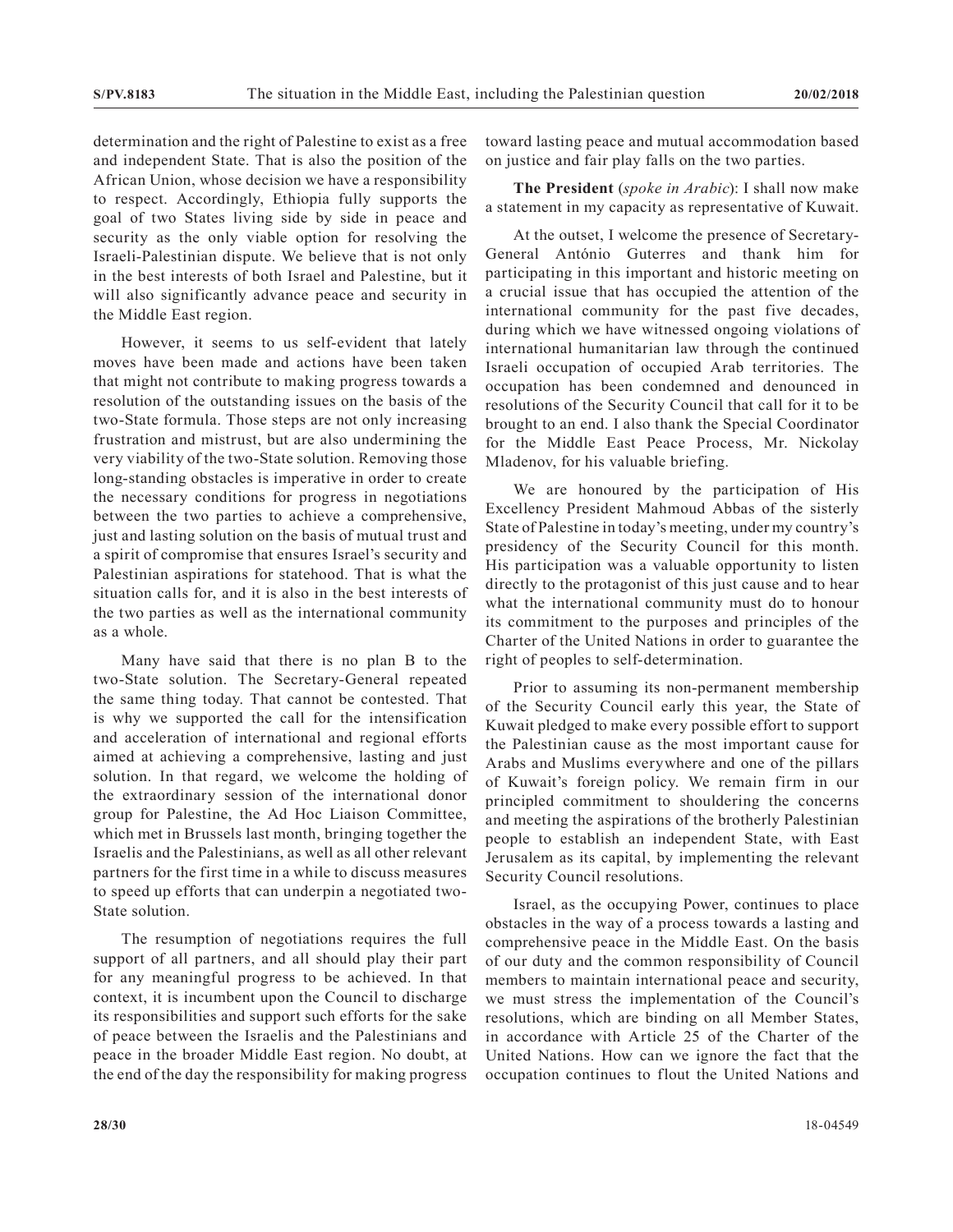the relevant resolutions of international legitimacy? The occupation perpetrates physical violation of the provisions of international law that mediate international relations today.

The peace process in the Middle East has witnessed many milestones and international initiatives that have resulted in the adoption of many United Nations resolutions. However, failure to commit to these resolutions has exacerbated the humanitarian crisis confronting the defenceless Palestinian people and increased tensions in the region. That has had an impact on international security and stability, and we have witnessed the emergence of other crises in the region that affect us all, such as extremism and terrorism. These cannot be tackled without addressing the root cause and essence of the conflict — the Palestinian question.

We have all witnessed the repercussions of the recent decision on Jerusalem, which is hindering our efforts, jeopardizing the peace process and affecting the balance of the negotiating process. Because we are confident that the United States plays an important role in the peace process, we therefore call on it to work with the international community to compel Israel to implement the resolutions of international legitimacy and end its occupation of all Arab and Palestinian territories, occupied since 4 June 1967, in accordance with the resolutions of international legitimacy, the principle of land for peace, the road map, the Arab Peace Initiative adopted by all Arab countries in Beirut summit of 2002, through a peaceful resolution that establishes the State of Palestine, with East Jerusalem as its capital.

I do not exaggerate when I say that the political will to ensure the full implementation of resolution 2334 (2016) will help achieve that goal, because that historic resolution reaffirmed the most important legal principles linked to the Palestinian question, that is, the inadmissibility of the acquisition of territory by force. Israel, the occupying Power, should strictly honour its commitments and legal responsibilities under the Fourth Geneva Convention of 1949 relative to the Protection of Civilian Persons in Times of War.

In addition to that, the resolution condemns measures to change the demographic composition, character and status of the Palestinian territories occupied since 1967, including East Jerusalem. In resolution 2334 (2016), the Council also condemns Israeli settlement activity as an illegal, illegitimate and

a blatant violation of international law, recognizing that it is a major obstacle to achieving the two-State solution and a comprehensive and lasting peace. Moreover, resolution 2334 (2016) also states that any changes in the border lines of 4 June 1967 will not be recognized by the Security Council, including changes to the legal and historic status of Jerusalem as one of the final-status issues.

Regrettably, more than a year has passed since that historic resolution was adopted, and it still has not been implemented. Worse yet, when the provisions of the resolution were violated, we witnessed unusual record levels of Israeli settlement activity in occupied Palestinian territory  $-$  be it the construction of new settlements or the expansion of existing ones — and a blatant violation of resolution 2334 (2016), which led to the forced displacement of the land-owning Palestinian families. The State of Kuwait strongly condemns Israel's illegal and illegitimate policies in the occupied Palestinian territory, including East Jerusalem, and its ongoing violations of the inalienable rights of the our Palestinian brethren people,

I cannot fail to address the humanitarian situation in the Gaza Strip, which we are following with great concern, given its dangerous consequences for the lives of 2 million Palestinians there, restricting the delivery of basic services, including health services. The blockade is unjust and we condemn yet again Israel's inhumane practices, which represent a grave violation of human rights and international humanitarian law. The blockade imposed on Gaza is an example of such a violation. I reaffirm that the State of Kuwait will spare no effort to stand by our Palestinian brethren people in all the occupied territories.

The State of Kuwait supports the request of Palestine to operationalize some international mechanisms, such as the Quartet, by expanding its membership to include Arab countries, adding more vitality to its work. We also support all legal and peaceful steps taken by the State of Palestine at the national and international levels to strengthen its sovereignty over Al-Quds Al-Sharif and the occupied Palestinian territory.

The Palestinian people expect the United Nations, and the Security Council in particular, to honour their commitment to maintaining international peace and security. We reiterate our solidarity with and stand by the Palestinian people in defending their just cause and legitimate rights, including their historic and